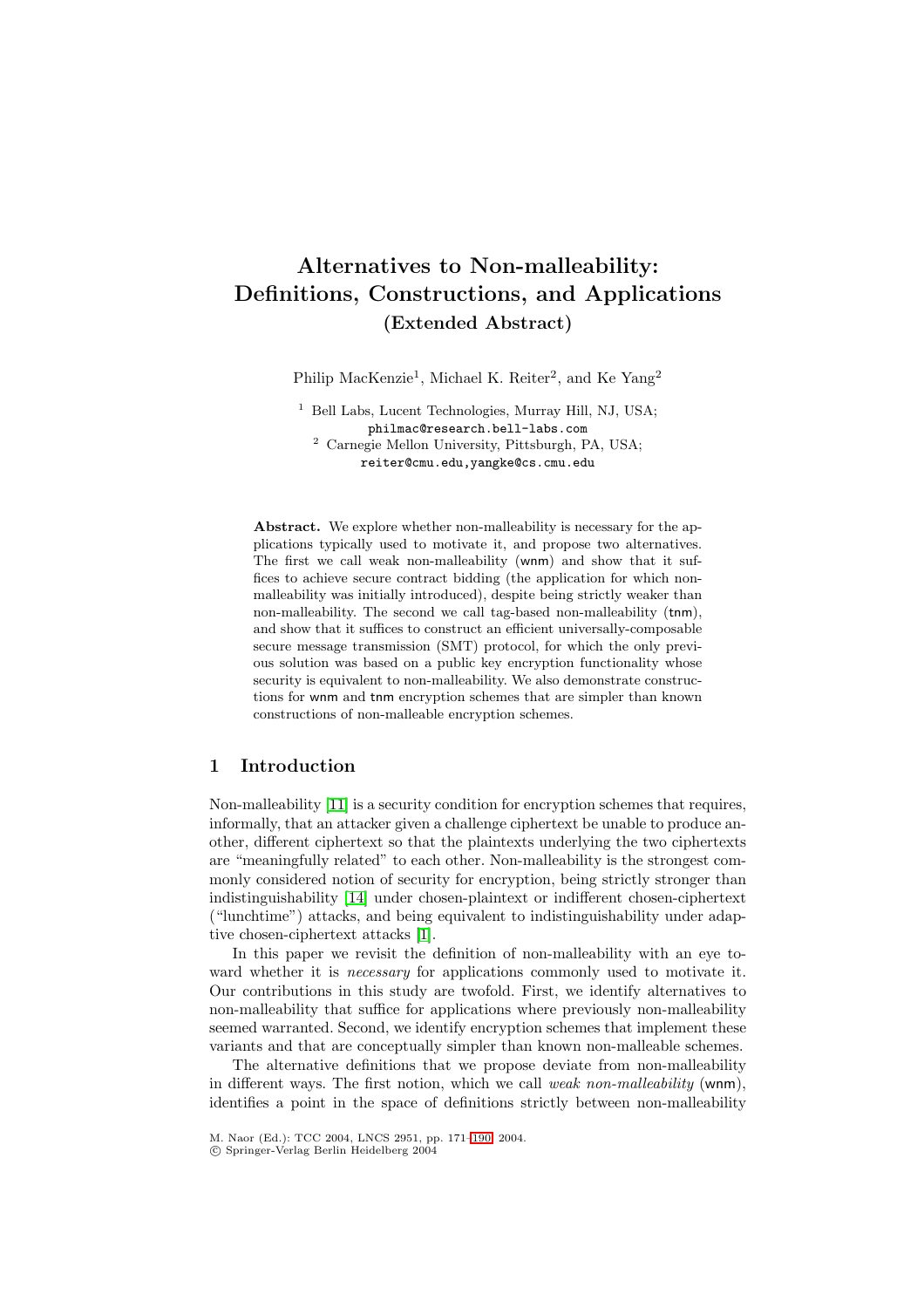and indistinguishability (in those cases where there is room between them, i.e., under chosen-plaintext and lunchtime attacks). Informally, wnm allows mauling of a ciphertext c, but such that this mauling does not benefit the adversary. In particular, a mauling that produces a valid ciphertext  $c'$  would imply that the adversary has successfully guessed the plaintext corresponding to c, and thus for many natural applications, this mauling would not be useful. In other words, in such applications, wnm should suffice in place of non-malleability. As an example, we show that a wnm encryption scheme suffices to implement a secure contract bidding auction in the spirit of that originally used to (informally) motivate non-malleability [\[11\]](#page-15-0). Still, wnm does allow an adversary to produce a ciphertext  $c'$  that has a (very restricted) dependence of a given ciphertext c, and we can in fact show that wnm is a *strictly* weaker property than non-malleability. In addition, we show that this weaker property may be satisfied by very simple encryption schemes similar to those used in Bellare and Rogaway [\[2\]](#page-14-0) to achieve the (even less stringent) property of indistinguishability under chosen-plaintext attacks  $[2]$ <sup>1</sup>. These schemes assume p is a prime, H is a hash function (modeled by a random oracle in our security analyses) with range a group  $X$  with group operation "·", and f denotes a trapdoor permutation that constitutes the public key (with the trapdoor being the private key):

- **Mult-Range scheme.** The encryption of m is  $E(m) = \langle f(r), H(r) \rangle$  where  $r$  is chosen randomly (per encryption) from the domain of  $f$ , the plaintext space is an integer range [a, b] satisfying  $0 < a < b < p$ ,  $a > (b - a)^2$  and  $p > 2b^2$ , and  $X = \mathbb{Z}_p^*$  with  $\cdot$  being multiplication in  $\mathbb{Z}_p^*$ .
- **Mult-Adjacent scheme.** The encryption of m is  $E(m) = \langle f(r), H(r) \cdot (m, m+1) \rangle$ 1) where r is chosen randomly (per encryption) from the domain of f, the plaintext space is  $\mathbb{Z}_p^* \setminus \{p-1\}$ , and  $X = \mathbb{Z}_p^* \times \mathbb{Z}_p^*$  with group operation  $\cdot$  being component-wise multiplication in  $\mathbb{Z}_p^*$ , i.e.,  $(x_0, x_1) \cdot (y_0, y_1) = (x_0y_0, x_1y_1)$ .
- **Add-Square scheme.** The encryption of m is  $E(m) = \langle f(r), H(r) \cdot (m, m^2) \rangle$ , where the plaintext space is  $\mathbb{Z}_p^*$ , and  $X = \mathbb{Z}_p \times \mathbb{Z}_p$  with group operation. being component-wise addition in  $\mathbb{Z}_p$ , i.e.,  $(x_0, x_1)\cdot(y_0, y_1)=(x_0+y_0, x_1+y_1)$ .

For some intuition behind weak non-malleability, consider the Mult-Range scheme above. Without the range restriction on the plaintext space, this scheme would be completely malleable (similar to the first scheme introduced in [\[2\]](#page-14-0)). However, simply by restricting the range of plaintexts (as opposed to, e.g., adding an additional hash for verification/redundancy, as is done in [\[2\]](#page-14-0) to achieve nonmalleability) we are able to achieve wnm. Informally, this is because any modification of a ciphertext  $(v, w)$  to  $(v, w')$  implies a multiplying factor  $w'/w$  for which there is only a single plaintext in the range that would be transformed into another plaintext in the range.

<sup>&</sup>lt;sup>1</sup> While there exist efficient encryption systems that implement indistinguishability under adaptive chosen-ciphertext attacks (and thus non-malleability under these attacks, e.g., [\[2,8\]](#page-14-0)), we are unaware of prior constructions that, like those listed here, so *simply* implement a property strictly stronger than indistinguishability (in this case, weak non-malleability) under chosen-plaintext and lunchtime attacks.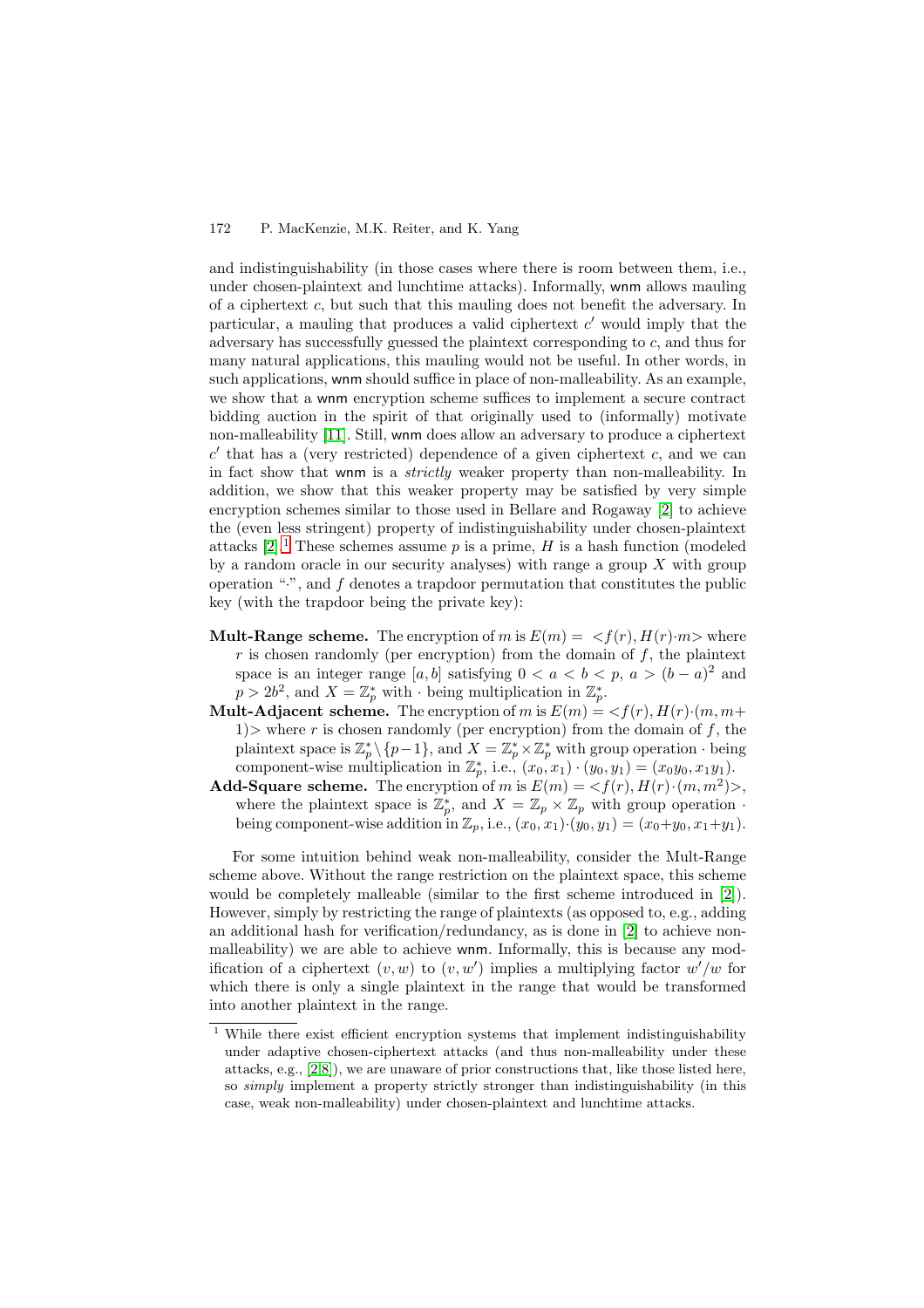The second alternative to non-malleability that we propose is called *tag-based non-malleability* (tnm). Here, we structurally modify encryption and decryption to take an additional public string argument called a *tag*. Informally, tnm dictates that an adversary be unable to create a (ciphertext,tag) pair with plaintext related to that of the challenge ciphertext and with the tag being different from the challenge tag, even though it is able to obtain decryptions of  $(ciphertext, tag)$ pairs with any tag different from the challenge tag. We demonstrate the utility of tnm by using it to implement the "secure message transmission functionality" in the universal composability framework of [\[5\]](#page-14-0), replacing the use of non-malleable encryption there, and arguably providing a more natural implementation. tnm also admits exceedingly simple implementations, e.g.:

**Tag-based scheme.** The encryption of m with tag t is  $E(m, t)$  =  $\langle f(r), H(r, t) \cdot m \rangle$  where r is chosen randomly (per encryption) from the domain of f. The plaintext space is  $\mathbb{Z}_p^*$ , and  $X = \mathbb{Z}_p^*$  with  $\cdot$  being multiplication in  $\mathbb{Z}_p^*$ .

We also present a tnm construction that is a (simpler) variation of the Cramer-Shoup encryption scheme [\[8](#page-14-0)[,9\]](#page-15-0). The change in structure for encryption and decryption (specifically due to the tag) does not permit us to argue that tnm is definitionally weaker than non-malleability. However, given a non-malleable encryption scheme, it is trivial to implement a tnm scheme using it with no additional assumptions or loss in security. We also show how to implement a non-malleable scheme using a tnm scheme and a one-time signature scheme.

# **2 Preliminaries**

*Trapdoor Permutations* [\[2](#page-14-0)[,15\]](#page-15-0) A *permutation generator* G<sup>∗</sup> is a probabilistic polynomial time algorithm that takes as input  $1^k$  and outputs three polynomialtime algorithms  $(f, f^{-1}, d)$ , the first two being deterministic, and the last being probabilistic. The range of  $d(1^k)$  is required to be a subset of  $\{0, 1\}^k$ , and f,  $f^{-1}$ are permutations over the range of  $d(1<sup>k</sup>)$ , and are inverses of each other.  $G_*$  is a *trapdoor permutation generator* if it is a permutation generator such that for all non-uniform polynomial-time algorithms  $\mathcal{A}, \Pr[(f, f^{-1}, d) \leftarrow G_*(1^k); x \leftarrow d(1^k);$  $y \leftarrow f(x) : \mathcal{A}(f, d, y) = x$  is negligible. It is commonly assumed that, for example, RSA is a trapdoor permutation.

*Encryption schemes* An *encryption scheme* Π is a triple (G, E, D) of algorithms, the first two being probabilistic, and all running in polynomial time. G takes as input  $1^k$  and outputs a public key pair  $(pk, sk)$ , i.e.,  $(pk, sk) \leftarrow G(1^k)$ . E takes a public key  $pk$  and a message  $m$  as input and outputs an encryption  $c$  for  $m$ ; we denote this  $c \leftarrow E_{pk}(m)$ . D takes a private key sk and a ciphertext c as input and returns either a message  $m$  such that  $c$  is a valid encryption of  $m$ , if such an m exists, and otherwise returns  $\bot$ ; we denote this  $m \leftarrow D_{sk}(c)$ .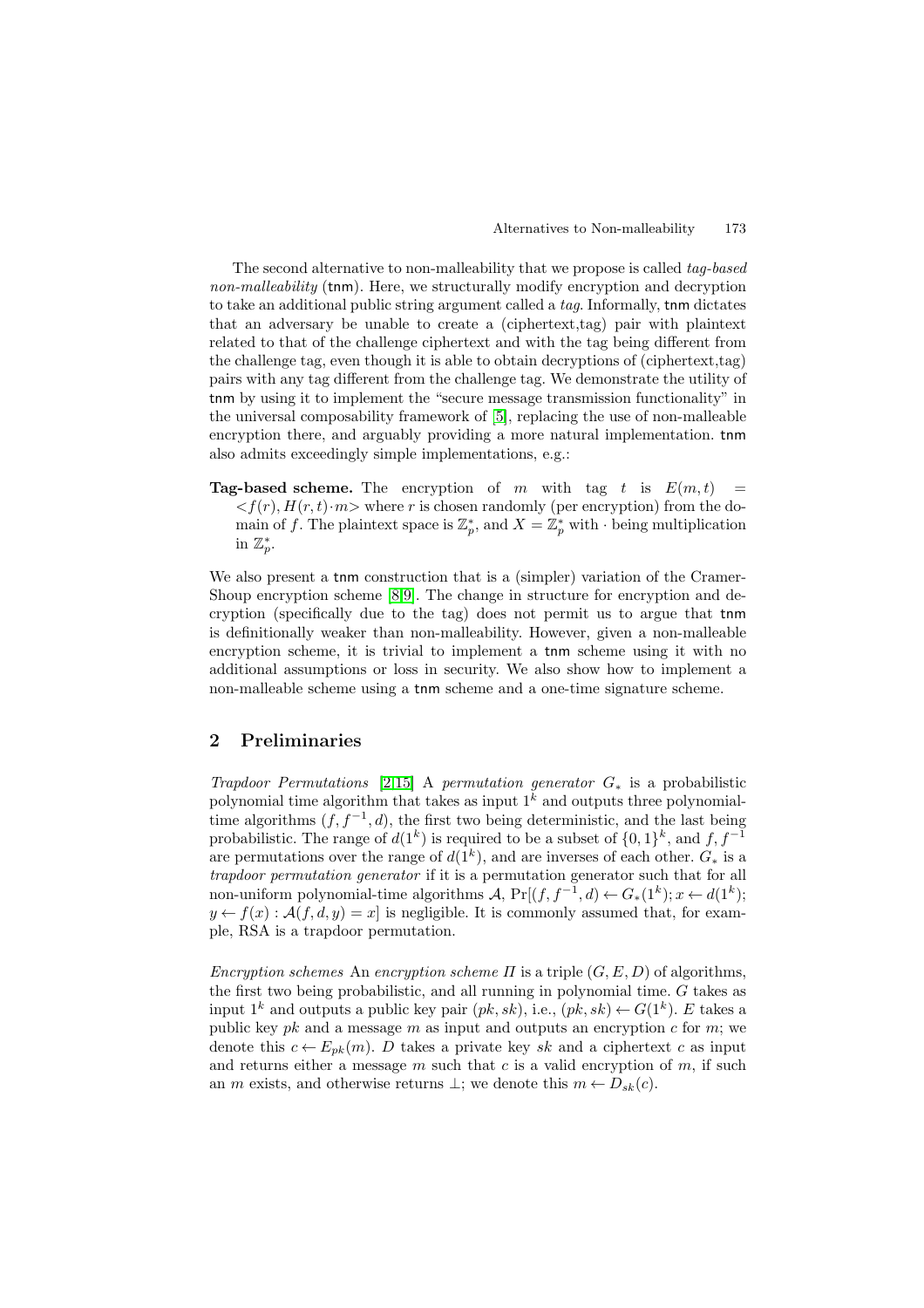<span id="page-3-0"></span>As discussed in Section [1,](#page-0-0) indistinguishability [\[14\]](#page-15-0) is the most commonly studied goal for encryption. Here we adopt definitions ind-cpa, ind-cca1, and indcca2 from [\[1\]](#page-14-0). Below we give the definition of non-malleability from Dolev, Dwork and Naor [\[11\]](#page-15-0), as written explicitly as the simulator-based non-malleable (snm) definition in Bellare and Sahai  $[4]$ <sup>2</sup> In this definition and throughout, we use atk to denote one of  $\{cpa, cca1, cca2\}$  and define oracles  $\mathcal{O}_1$  and  $\mathcal{O}_2$  as follows:

$$
\begin{aligned} \mathsf{atk} & = \mathsf{cpa} \Rightarrow \mathcal{O}_1(\cdot) = \epsilon, \mathcal{O}_2(\cdot) = \epsilon \\ \mathsf{atk} & = \mathsf{cca1} \Rightarrow \mathcal{O}_1(\cdot) = D_{sk}(\cdot), \mathcal{O}_2(\cdot) = \epsilon \\ \mathsf{atk} & = \mathsf{cca2} \Rightarrow \mathcal{O}_1(\cdot) = D_{sk}(\cdot), \mathcal{O}_2(\cdot) = D_{sk}(\cdot) \end{aligned}
$$

**Definition 1** (snm-cpa, snm-cca1, snm-cca2). Let  $\Pi = (G, E, D)$  be an en*cryption scheme, let* R *be a relation, let*  $\mathcal{A} = (\mathcal{A}_1, \mathcal{A}_2)$  *be an adversary, and let*  $S = (S_1, S_2)$  *be an algorithm (the "simulator"). For*  $k \in \mathbb{N}$  *define*  $\mathsf{Adv}_{\mathcal{A},\mathcal{S},\mathcal{\Pi}}^{\mathsf{snm}\text{-}\mathsf{atk}}(R,k) \stackrel{\text{def}}{=} \Pr[\mathsf{Expt}_{\mathcal{A},\mathcal{\Pi}}^{\mathsf{snm}\text{-}\mathsf{atk}}(R,k) = 1] - \Pr[\mathsf{Expt}_{\mathcal{S},\mathcal{\Pi}}^{\mathsf{snm}\text{-}\mathsf{atk}}(R,k) = 1],\text{ where}$ 

| $\mathsf{Expt}_{\mathcal{A},\Pi}^{\mathsf{snm}\text{-}\mathsf{atk}}(R,k):$ | $\mathsf{Expt}_{\mathcal{S},\Pi}^{\mathsf{snm-atk}}(R,k):$ |
|----------------------------------------------------------------------------|------------------------------------------------------------|
| $(pk, sk) \leftarrow G(1^k)$                                               | $(pk, sk) \leftarrow G(1^k)$                               |
| $(M, s_1, s_2) \leftarrow \mathcal{A}_1^{\mathcal{O}_1}(pk)$               | $(M, s_1, s_2) \leftarrow \mathcal{S}_1(pk)$               |
| $x \leftarrow M$                                                           | $x \leftarrow M$                                           |
| $y \leftarrow E_{pk}(x)$                                                   |                                                            |
| $\mathbf{y} \leftarrow \mathcal{A}_2^{\mathcal{O}_2}(s_2, y)$              | $\mathbf{y} \leftarrow \mathcal{S}_2(s_2)$                 |
| $\mathbf{x} \leftarrow D_{sk}(\mathbf{y})$                                 | $\mathbf{x} \leftarrow D_{sk}(\mathbf{y})$                 |
| Return 1 iff $y \notin \mathbf{y} \wedge R(x, \mathbf{x}, M, s_1)$         | Return 1 iff $R(x, \mathbf{x}, M, s_1)$                    |

*We say that* Π *is secure in the sense of* snm*-*atk *for if for every polynomial* q(k)*, every* R *computable in time*  $q(k)$ *, every* A *that runs in time*  $q(k)$  *and outputs a valid message space* M *samplable in time* q(k)*, there exists a polynomial-time a calculation of such that*  $\mathsf{Adv}_{\mathcal{A},\mathcal{S},\Pi}^{\mathsf{sum-atk}}(R,k)$  *is negligible.* 

Technically, for our definitions to hold with respect to random oracles we would need to explicitly include a random oracle in our experiments. However, this can be done in a standard way, and for readability it is not included.

# **3 Weak Non-malleability**

#### **3.1 Definition**

Here we propose a definition for weak non-malleable (wnm) encryption schemes. As in Definition 1, a wnm-secure encryption scheme requires the existence of a simulator S (not given a challenge ciphertext y) that has roughly the same probability as an adversary  $\mathcal A$  (given  $y$ ) of generating a vector **y** of ciphertexts for which the plaintext vector **x** bears some relationship R with the plaintext x

<sup>2</sup> Actually we slightly modify the definition of [\[4\]](#page-14-0) so as to not require that every element of **y** decrypt to a valid plaintext. This is needed for the equivalences stated in [\[4\]](#page-14-0) to hold.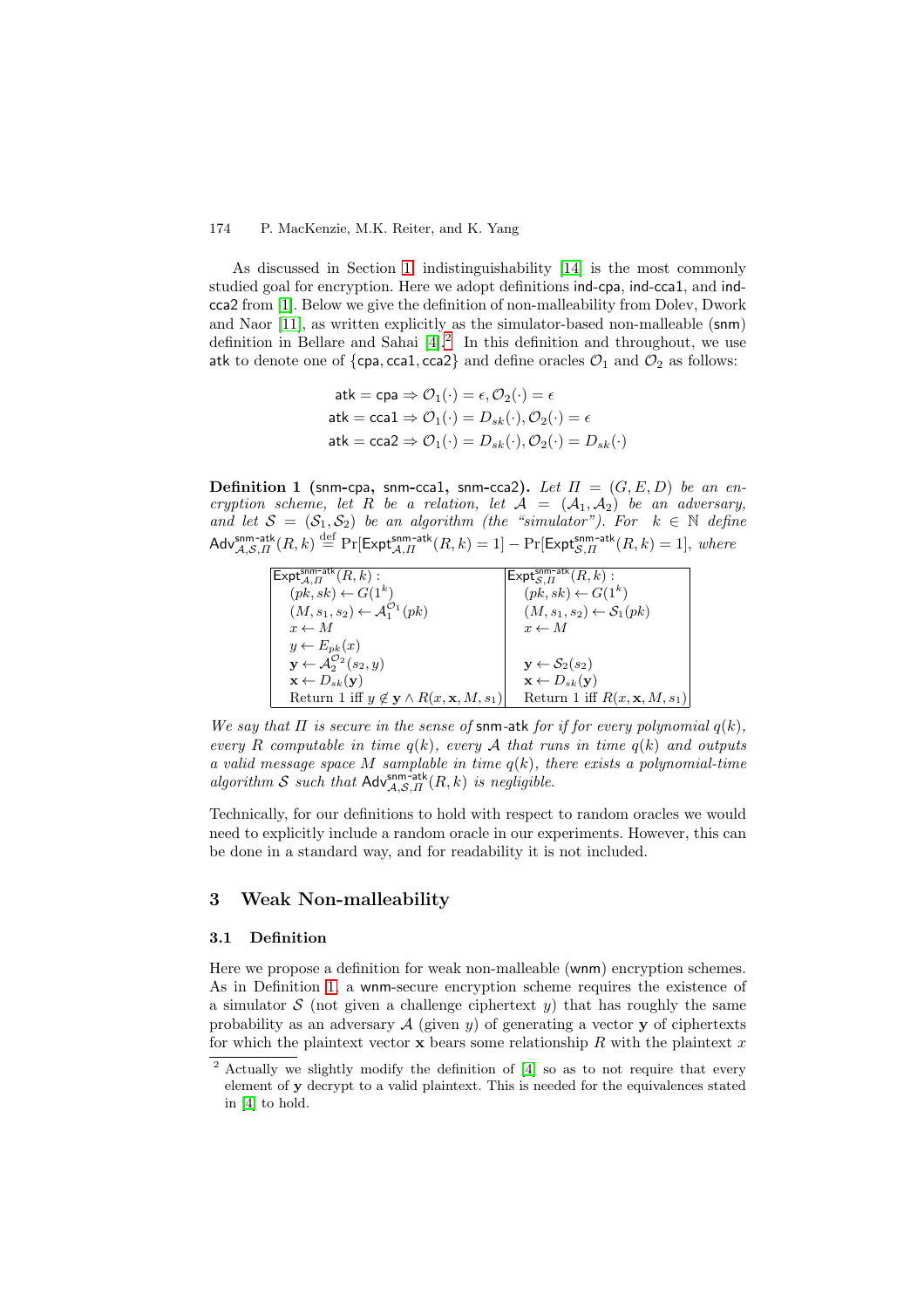<span id="page-4-0"></span>of y. In the wnm definition, the adversary experiment will take exactly the same form as that in Definition [1.](#page-3-0) The difference lies in the simulator experiment and the form of S. Specifically, S is permitted to make each element  $y_i$  of **y** contingent upon a "guess"  $z_i$  as to the value of x. That is, relation R tests x against a vector **x** where each element  $x_i$  is the plaintext of the corresponding  $y_i$  in **y** if either S guessed x or offered no guess (i.e., guessed  $\perp$ ), and where  $x_i$ is ⊥ otherwise.

It is easy to see that any snm-secure encryption scheme is also wnm-secure, since the wnm-simulator is simply given more power. It is perhaps not as easy to see that this power is sufficient to allow a wnm-secure scheme that is not snm-secure, but we will show that in fact this is the case. For example, the wnmschemes presented in the introduction are not snm-secure in the random oracle model.<sup>3</sup>

The precise definition of wnm security is as follows.

**Definition 2** (wnm-cpa, wnm-cca1, wnm-cca2). Let  $\Pi = (G, E, D)$  be an *encryption scheme, let* R *be a relation, let*  $A = (A_1, A_2)$  *be an adversary, and let*  $S = (S_1, S_2)$  *be an algorithm ("simulator"). For*  $k \in \mathbb{N}$  *define*  $\mathsf{Adv}_{\mathcal{A},\mathcal{S},\mathcal{\Pi}}^{\mathsf{num}\text{-}\mathsf{atk}}(R,k) \stackrel{\text{def}}{=} \Pr[\mathsf{Expt}_{\mathcal{A},\mathcal{\Pi}}^{\mathsf{num}\text{-}\mathsf{atk}}(R,k) = 1] - \Pr[\mathsf{Expt}_{\mathcal{S},\mathcal{\Pi}}^{\mathsf{num}\text{-}\mathsf{atk}}(R,k) = 1],\text{ where }$ 

| $\Big {\mathsf{Expt}}_{\mathcal{A},\varPi}^{\mathsf{wnm-atk}}(R,k)$ : | $\mathsf{Expt}_{\mathcal S.\Pi}^{\mathsf{wnm}\text{-}\mathsf{atk}}(R,k):$ |
|-----------------------------------------------------------------------|---------------------------------------------------------------------------|
| $(pk, sk) \leftarrow G(1^k)$                                          | $(pk, sk) \leftarrow G(1^k)$                                              |
| $(M, s_1, s_2) \leftarrow \mathcal{A}_1^{\mathcal{O}_1}(pk)$          | $(M, s_1, s_2) \leftarrow \mathcal{S}_1(pk)$                              |
| $x \leftarrow M$                                                      | $x \leftarrow M$                                                          |
| $y \leftarrow E_{pk}(x)$                                              |                                                                           |
| $\mathbf{y} \leftarrow \mathcal{A}_2^{\mathcal{O}_2}(s_2, y)$         | $(\mathbf{y},\mathbf{z}) \leftarrow \mathcal{S}_2(s_2)$                   |
| $\mathbf{x} \leftarrow D_{sk}(\mathbf{y})$                            | $\mathbf{x} \leftarrow D'_{sk}(\mathbf{y}, \mathbf{z}, x)$                |
| Return 1 iff $(y \notin y) \wedge R(x, x, M, s_1)$                    | Return 1 iff $R(x, \mathbf{x}, M, s_1)$                                   |

and  $D'_{sk}(\mathbf{y}, \mathbf{z}, x)$  returns the decryption of each  $y_i \in \mathbf{y}$  for which  $z_i = x$  or  $z_i = \perp$ , and returns  $\perp$  for each other index. We say that  $\Pi$  is wnm-atk-secure *if for every polynomial*  $q(k)$ *, and every* A *that runs in time*  $q(k)$  *and outputs a valid message space* M *samplable in time* q(k)*, there exists a polynomial-time algorithm* S such that for every R computable in time  $q(k)$ ,  $Adv_{A,S,\Pi}^{\text{wmm-atk}}(R, k)$  is *negligible.*

The proofs of the following lemmas will appear in the full version of the paper.

**Lemma 1.** *For any* atk ∈ {cpa, cca1, cca2}, snm-atk  $\Rightarrow$  wnm-atk  $\Rightarrow$  ind-atk.

**Lemma 2** (ind-cca1  $\neq$  wnm-cpa). If there exists an ind-cca1-secure encryption *scheme, then there exists an* ind*-*cca1*-secure encryption scheme that is not* wnmcpa*-secure.*

<sup>3</sup> Actually, it is much easier to see that they are not comparison-based non-malleable (cnm) [\[4\]](#page-14-0), and then use the result in [\[4\]](#page-14-0) that simulation-based non-malleability implies comparison-based non-malleability. Also, note that our separation result in Lemma [3](#page-5-0) holds not just in the random oracle model, but in the standard model.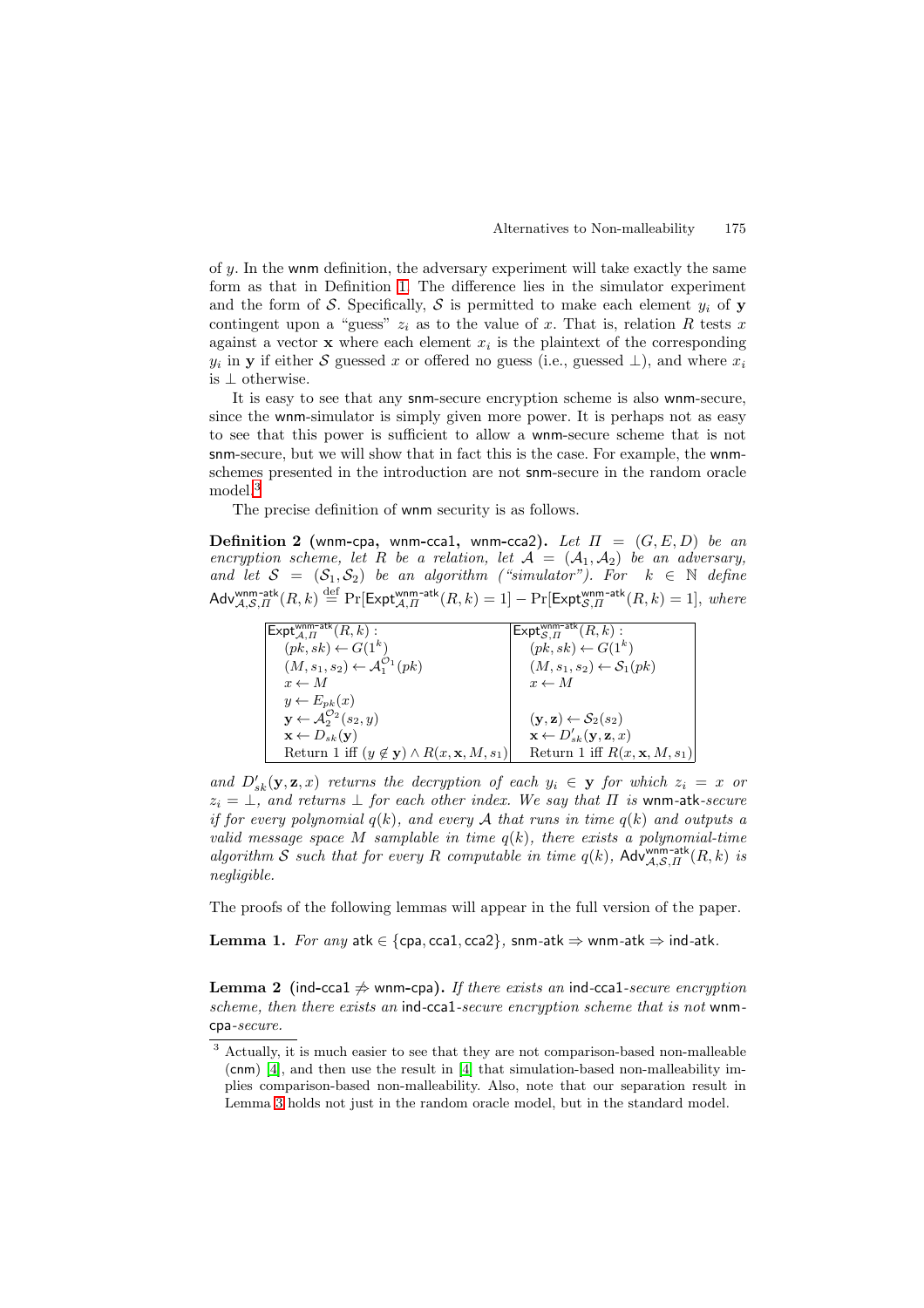<span id="page-5-0"></span>**Lemma 3** (wnm-cca1  $\neq$  snm-cpa). If there exists an snm-cca1*-secure encryption scheme, then there exists a* wnm*-*cca1*-secure encryption system that is not* snm*-*cpa*-secure.*

#### **3.2 Constructions**

In Section [1,](#page-0-0) we introduced several constructions for wnm-secure encryption, denoted "Mult-Range", "Mult-Adjacent", and "Add-Square". Our goal in this section will be to prove Lemma 4.

**Lemma 4.** *The Mult-Range, Mult-Adjacent, and Add-Square schemes are all* wnm*-*atk *secure, for* atk ∈ {cpa, cca1}*.*

In fact, we prove a more general result. We show a general construction of weakly non-malleable encryption schemes, of which the three constructions above are special cases. We first introduce a notion called "uniquely identifiable subset," which we will use in our general construction.

We say a sequence of sets  $X = \{X_k\}_{k>0}, X_k \subseteq \{0,1\}^*$ , is *efficient* if there exists a polynomial  $p(\cdot)$  such that membership in  $X_k$  can be tested in time  $p(k)$ . For simplicity, we often abuse notation by referring to the sequence  $\{X_k\}$  as "the efficient set  $X^{\prime\prime}$  and omitting the subscript k, although it should be understood that  $X$  is a sequence of sets. We extend this notation to groups, too, i.e., when we say "X is an efficient finite group," it should be understood that  $X = \{X_k\}$  is in fact a sequence of finite groups, whose membership can be efficiently determined. Furthermore, for efficient sets X and S, we use the phrase "S is a subset of  $X$ " as shorthand for "for every k,  $S_k$  is a subset of  $X_k$ ."

**Definition 3 (Unique Identifiability).** *Let* X *be an efficient finite group with identity element* e*, and let* S *be an efficient subset of* X*. We say* S *is a* uniquely identifiable subset of X, if for every  $\lambda \in X \setminus \{e\}$ , there exists at most one  $x_{\lambda} \in S$ , *such that*  $\lambda \cdot x_{\lambda} \in S$  *and for any other*  $x \in S, x \neq x_{\lambda}, \lambda \cdot x \notin S$ *. Here "in is the group operation. We call*  $x_{\lambda}$  *the* soft spot *for*  $\lambda$ *. If no such*  $x_{\lambda}$  *exists, we write this as*  $x_{\lambda} = \bot$ *. We denote the soft spot of*  $\lambda$  *by* ss( $\lambda$ )*.* 

*Furthermore, we say* S *is an* efficient uniquely identifiable subset of X*, if there exists a polynomial-time algorithm* A *that outputs*  $x_{\lambda}$  *on input*  $\lambda$ *.* 

Putting the definition in our context,  $X$  is the space of all messages and S is the set of all "valid" messages. The group operation " $\cdot$ " is a "mauling" function the converts an encryption of x to an encryption of  $\lambda \cdot x$ , and we call  $\lambda$  the "mauling factor." The unique identifiability indicates, therefore, for every mauling factor  $\lambda$ , there is at most one valid message  $x_{\lambda}$  that can be mauled into another valid one (all other valid messages are mapped to invalid ones). For an efficient uniquely identifiable subset, one can in fact find  $x_{\lambda}$  efficiently.

Next, we give several examples of efficient uniquely identifiable subsets, which are closely related to the Mult-Range, Mult-Adjacent, and the Add-Square schemes.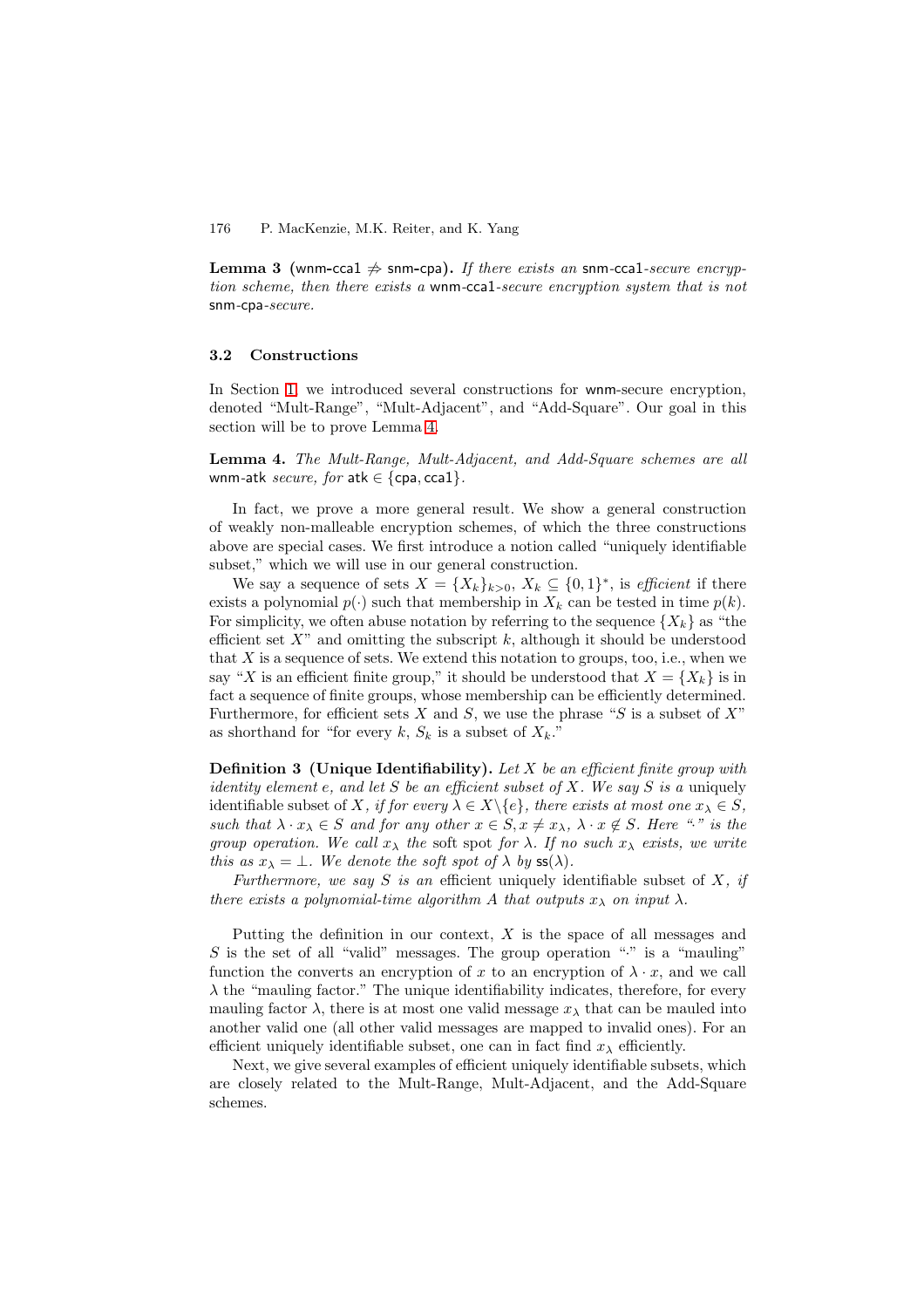<span id="page-6-0"></span>*Example 1 (Mult-Adjacent).* Let  $X = \mathbb{Z}_p^* \times \mathbb{Z}_p^*$  with the group operation being component-wise multiplication in  $\mathbb{Z}_p^*$ , i.e.,  $(x_0, x_1) \cdot (y_0, y_1) = (x_0 \cdot y_0, x_1 \cdot y_1)$ . Let  $S = \{(x, x+1) \mid x \in \mathbb{Z}_p^*\}.$ 

*Example 2 (Add-Square).* Let  $X = \mathbb{Z}_p \times \mathbb{Z}_p$ , with the group operation being component-wise addition in  $\mathbb{Z}_p$ , i.e.,  $(x_0, x_1) \cdot (y_0, y_1) = (x_0 + y_0, x_1 + y_1)$ . Let  $S = \{(x, x^2) \mid x \in \mathbb{Z}_p\}.$ 

*Example 3 (Mult-Range).* Let  $X = \mathbb{Z}_p^*$  with multiplication as the group operation. Let  $S = \{a, ..., b\}$ , where  $a > (b - a)^2$  and  $p > 2b^2$ .

**Lemma 5.** *All three examples above are efficient uniquely identifiable systems.*

The proof of Lemma 5 is straightforward for Mult-Adjacent and Add-Square; Mult-Range is not straightforward, however. The proof will be provided in the full version of the paper.

Now we present our general construction of wnm encryption schemes.

**Construction 1** *Let* X *be an efficient finite group. Let* S *be an efficient uniquely identifiable subset of* X, and  $H: \{0,1\}^* \to X$  *be a hash function. Let* G<sup>∗</sup> *be a trapdoor permutation generator. We construct an encryption scheme as follows.* G runs  $G_*$  to get  $(f, f^{-1}, d)$ , and sets  $pk = \langle f, d \rangle$ , and  $sk = f^{-1}$ . *The plaintext space of*  $E_{pk}$  *is*  $S^4$ . *To encrypt a message*  $m$ ,  $E_{pk}(m)$  generates  $r \leftarrow d(1^k)$  and returns  $\langle f(r), H(r) \cdot m \rangle$ , where "·" is the group operation in X. *To decrypt a ciphertext*  $c = (\alpha, \beta)$ *,*  $D_{sk}(c)$  *computes*  $m = \beta \cdot (H(f^{-1}(\alpha))^{-1})$ *, returns*  $m$  *if*  $m \in S$ *, and*  $\perp$  *otherwise.* 

**Lemma 6.** *Following the notation in Construction 1, if* H(·) *is a random oracle, then Construction 1 is* wnm-atk *secure, for* atk  $\in$  {cpa, cca1}*.* 

The proof of this result is in Appendix [A.1.](#page-15-0)

#### **3.3 Applications**

In this section we show that weak non-malleability suffices to implement a secure contract bidding system between two bidders. Intuitively, in an ideal contract bidding system, each of two bidders would submit its bid to a trusted authority through a secure channel (so that the messages are both secret and authenticated). In a real contract bidding system, however, it may be the case that a dishonest bidder may be able to see the encrypted bid from an honest bidder before it submits its own bid. In either case, we assume there is a

<sup>&</sup>lt;sup>4</sup> More precisely, we assume a one-to-one correspondence between plaintexts and elements of S, and efficient encoding and decoding functions to map plaintexts to and from elements of S.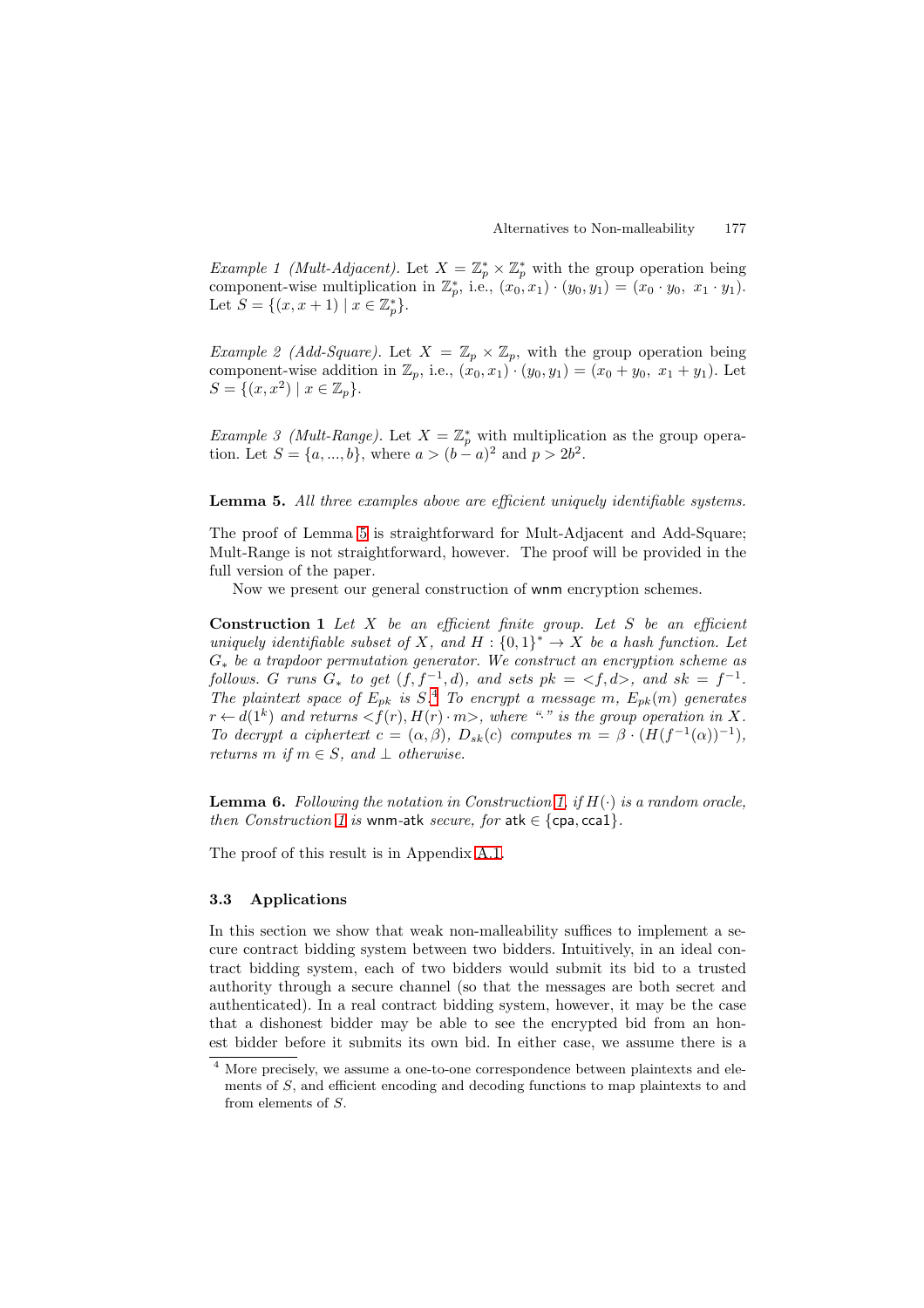public "award" function over these input bids. Depending on the application, the award function varies. For example, the simplest award function can be Award $((x_0, x_1)) = (y_0, y_1)$ , where  $y_i = x_i$  if  $x_i = \min\{x_0, x_1\}$  and  $y_i = 0$  otherwise. This indicates the rule that the lowest bidder wins, with the award being his bid, and the other bidder loses and thus has zero award. (We assume a unique minimum between the bids, otherwise nobody wins.) Other forms of the award function exist.

We specify our contract bidding system as follows:

- **Setup:** A bidding system consisting of two bidders  $B_0$ ,  $B_1$  and an award function Award. There is also a bidding upper bound  $U > 0$ , such that the only valid bids are integers between  $0$  and  $U$ . Both bidders are given  $U$  and the award function Award.
- **Award function:** The function Award :  $\{\perp, 0, 1, \ldots, U\}^2 \rightarrow \{0, 1, \ldots, U\}^2$  takes the bids from the bidders and computes their awards, respectively.<sup>5</sup> We say an award function is *fair*, if for any  $\mathbf{x} = (x_0, x_1)$  and any  $i \in \{0, 1\}$ , Award( $\mathbf{x}|_{\perp\to[i]}$ )[i] ≤ Award( $\mathbf{x}|_{i}$ ), and Award( $\mathbf{x}|_{x_{1-i}\to[i]}$ )[i] ≤ Award( $\mathbf{x}|_{i}$ ]. Here we use  $\mathbf{x}|_{y\to[i]}$  to indicate the vector obtained by replacing the *i*th entry of **x** by y and we use  $\mathbf{x}[i]$  to indicate the *i*th entry of **x**. Intuitively, the fairness indicates that  $B_i$  would not gain any advantage in profit by changing his bid to  $\perp$  or to  $B_{1-i}$ 's bid. We note that fairness is a reasonable requirement for bidding systems to be "useful."
- **Real Adversary:** To model security, we consider an adversary  $A = (A_1, A_2)$ that corrupts bidder  $B_1$ .  $A_1$  receives the public key pk and U, and outputs a polynomial-time samplable distribution  $M$  of bids, from which a bid bid<sub>0</sub> is chosen for  $B_0$ .  $A_2$  is then given the ciphertext of bid<sub>0</sub> and outputs encrypted bid ebid<sub>1</sub> for  $B_1$ . The profit of the adversary is the award of  $B_1$ .

**Definition 4 (Secure Contract Bidding).** *Let* CBS *be a contract bidding system with bidding upper bound* U and encryption scheme  $\Pi = (G, E, D)$ . CBS *is secure if for every fair award function* Award, every polynomial  $q(k)$ , *every adversary*  $A = (A_1, A_2)$  *that runs in time*  $q(k)$ *, there exists a polynomial* $time$  simulator  $S = (S_1, S_2)$  *such that*  $Adv_{A,S,\text{CBS}}^{\text{profit}}(k)$  *is negligible*,<sup>6</sup> *where*  $\mathsf{Adv}_{\mathcal{A},\mathcal{S},\mathsf{CBS}}^{\mathsf{profit}}(k) \stackrel{\text{def}}{=} E[\mathsf{Expt}_{\mathcal{A},\mathsf{CBS}}^{\mathsf{real}}(k) - \mathsf{Expt}_{\mathcal{S},\mathsf{CBS}}^{\mathsf{ideal}}(k)],$  and

| $\overline{\mathsf{Expt}}_{\mathcal{A},\mathsf{CBS}}^\mathsf{real}(k)$ : | $\mathsf{Expt}_{\mathcal{S}.\mathsf{CBS}}^\mathsf{ideal}(k)$ : |
|--------------------------------------------------------------------------|----------------------------------------------------------------|
| $(pk, sk) \leftarrow G(1^k)$                                             |                                                                |
| $(M, s) \leftarrow \mathcal{A}_1(pk, U)$                                 | $(M, s) \leftarrow \mathcal{S}_1(U)$                           |
| $\mathsf{bid}_0 \leftarrow M$                                            | $bid0 \leftarrow M$                                            |
| $ebid_0 \leftarrow E_{pk}(bid_0)$                                        |                                                                |
| $ebid_1 \leftarrow \mathcal{A}_2(ebid_0, s)$                             | $\mathsf{bid}_1 \leftarrow \mathcal{S}_2(s)$                   |
| $\mathsf{bid}_1 \leftarrow D_{sk}(\mathsf{ebid}_1)$                      |                                                                |
| return $Award((bid0, bid1))[1]$                                          | return Award $((bid0, bid1))[1]$                               |

<sup>&</sup>lt;sup>5</sup> We insist that the award function be a positive function. However, this is entirely arbitrary, since one can always "shift" the award function by a constant without changing its nature.

It may be negative, in which case we also consider it to be negligible.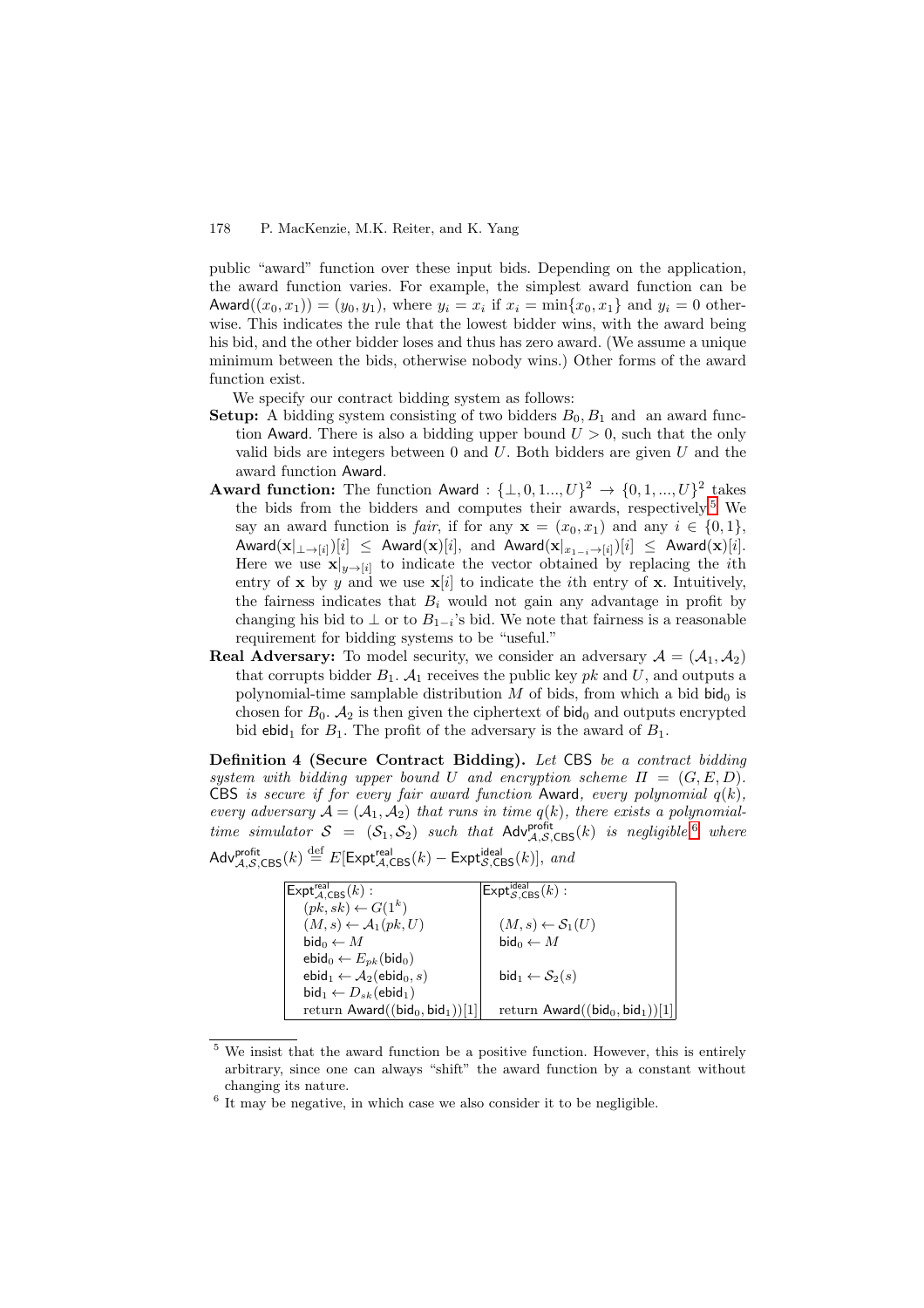<span id="page-8-0"></span>It is clear that if the encryption scheme  $\Pi$  is malleable, then the system might not be secure. For example, consider the scheme where message  $m$  is encrypted as  $\langle f(r), H(r) + m \bmod p \rangle$ , where  $f(\cdot)$  is a trapdoor permutation and  $H$  a random oracle. It is an ind-cpa-secure scheme, but the real bidding system is not secure, since an adversary seeing the bid  $\langle \alpha, \beta \rangle$  from bidder  $B_0$ can submit bid  $\langle \alpha, \beta - 1 \rangle$ , and underbid  $B_0$  by 1. It is also obvious that if  $\Pi$ is snm-cpa-secure, then the bidding system is secure. The next theorem shows that in fact wnm-cpa-security suffices.

**Theorem 1.** Let  $\Pi = (G, E, D)$  be a wnm-cpa-secure encryption scheme, with *a domain that includes the integer range* [0, U] *where* U *is polynomially bounded by* k*. Then a contract bidding system* CBS *with bidding upper bound* U *and encryption scheme* Π *is secure.*

The proof of this result is in Appendix [A.2.](#page-16-0) We mention that our result only applies to the case of a single auction, and specifically does not claim that repeated auctions will be secure if they use the same encryption scheme. Obviously, for repeated auctions to be secure, we would need some kind of cca2 security for our encryption scheme.

We also mention that the result does not apply to contract bidding schemes with multiple bidders that may collude. Intuitively, this is because they may each make guesses which cover the possible choices of the honest bidder, and a wrong guess for one party does not reduce the award of the party that guesses correctly. To solve the problem with multiple bidders using a wnm-secure cryptosystem, one could either allow *randomization* in the bids (e.g., each bid would be of the form (bid, r), where  $r \leftarrow \{0,1\}^k$ , which would ensure that the adversary has a negligible chance of guessing the full plaintext), or one could change the model to levy *penalties* for invalid bids.

# **4 Tag-Based Non-malleability**

In this section, we introduce tag-based non-malleability as an alternative to standard non-malleability. Informally, in a tag-based encryption system, the encryption and decryption operations take an additional "tag." A tag is simply a binary string of appropriate length (i.e., its length has to be polynomially bounded by the security parameter), and need not have any particular internal structure. We define security for tag-based encryption in manners analogous to security for standard encryption systems. In particular, we define *tag-based non-malleability* (Definition [5\)](#page-9-0) and *tag-based indistinguishability* (Definition [6\)](#page-9-0) with respect to cpa, cca1, and cca2 attacks. The only changes we make to the definitions for standard encryption are: (i) in a cca2 attack, instead of requiring that the adversary  $A$  not query the decryption oracle with the ciphertext  $y$  that  $A$  receives as a challenge, we require that  $A$  not query the decryption oracle with a (ciphertext,tag) pair using the same tag with which  $y$  was encrypted; (ii) for tag-based non-malleability, instead of requiring that  $A_2$  not output the ciphertext y it receives, we require that  $A_2$  not output any (ciphertext,tag) pair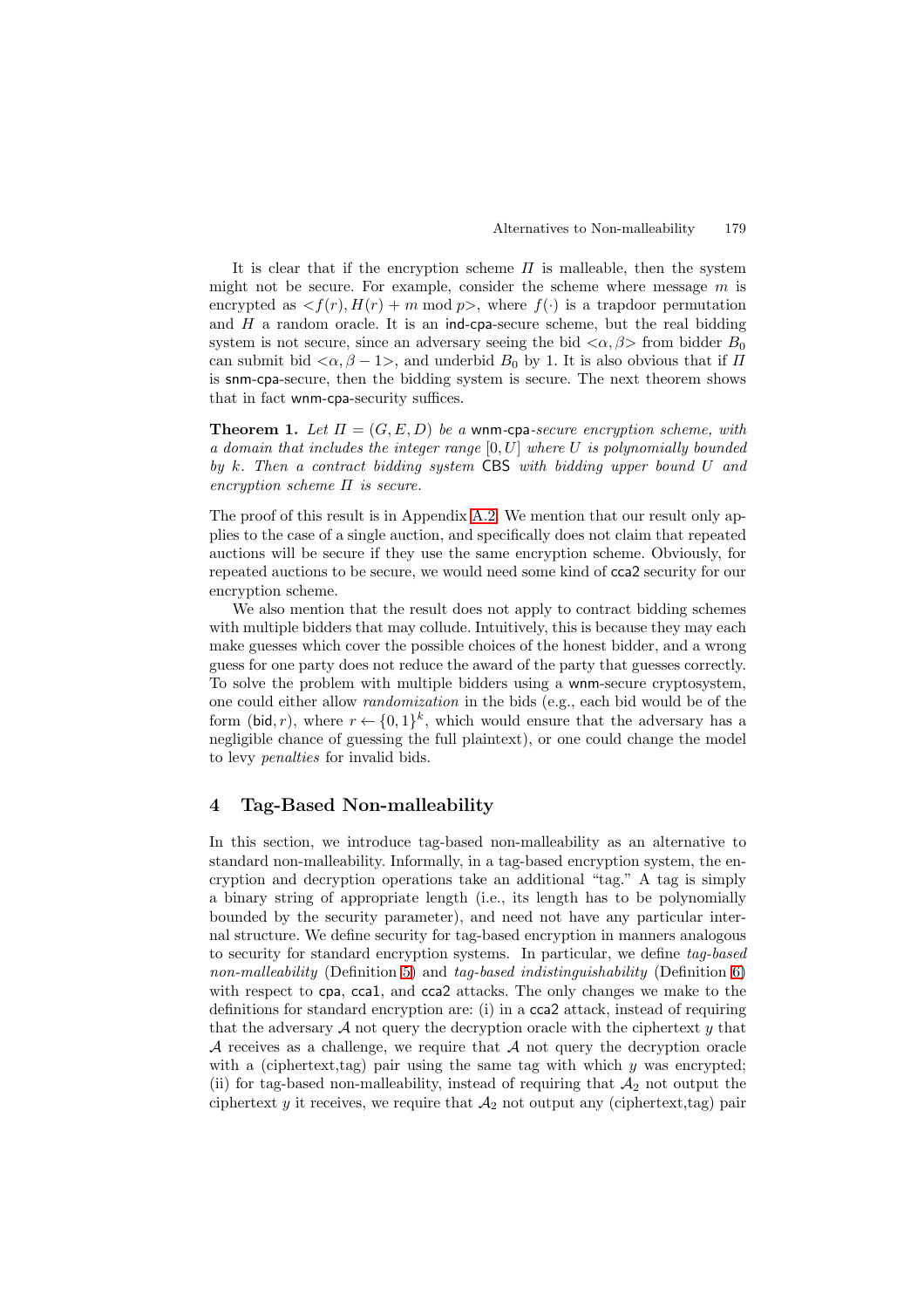<span id="page-9-0"></span>for decryption using the tag with which  $y$  was encrypted. Informally, one simply changes the "equality of two ciphertexts" in the standard definitions to "equality of *the tags of* two ciphertexts," and we have a tag-based definition.

#### **4.1 Definition**

*Tag-based encryption schemes* A *tag-based encryption scheme* Π is a triple  $(G, E, D)$  of algorithms, the first two being probabilistic, and all running in expected polynomial time. G takes as input  $1^k$  and outputs a public key pair  $(pk, sk)$ , i.e.,  $(pk, sk) \leftarrow G(1^k)$ . E takes a public key pk, a message m, and a tag t as input and outputs an encryption c for m associated with t; we denote this  $c \leftarrow E_{nk}(m, t)$ . D takes a private key sk, a ciphertext c, and a tag t as input and returns either a message  $m$  such that  $c$  is a valid encryption of  $m$  associated with t, if such an m exists, and otherwise returns  $\perp$ ; we denote this  $m \leftarrow D_{sk}(c, t)$ .

**Definition 5** (tnm-cpa, tnm-cca1, tnm-cca2). Let  $\Pi = (G, E, D)$  be an en*cryption scheme, let* R *be a relation, let*  $A = (A_1, A_2)$  *be an adversary, and let*  $S = (S_1, S_2)$  *be an algorithm (the "simulator"). For*  $k \in \mathbb{N}$  *define*  $\mathsf{Adv}_{\mathcal{A},\mathcal{S},\mathcal{\Pi}}^{\mathsf{tnm-atk}}(R,k) \stackrel{\text{def}}{=} \Pr[\mathsf{Expt}_{\mathcal{A},\mathcal{\Pi}}^{\mathsf{tnm-atk}}(R,k) = 1] - \Pr[\mathsf{Expt}_{\mathcal{S},\mathcal{\Pi}}^{\mathsf{tnm-atk}}(R,k) = 1],\text{ where }$ 

| $\big {\mathsf{Expt}}_{A,H}^{\mathsf{tnm}\text{-}\mathsf{atk}}(R,k):$          | $\mathsf{Expt}_{\mathcal S.\Pi}^{\mathsf{tnm}\mathsf{-atk}}(R,k):$ |
|--------------------------------------------------------------------------------|--------------------------------------------------------------------|
| $(pk, sk) \leftarrow G(1^k)$                                                   | $(pk, sk) \leftarrow G(1^k)$                                       |
| $(M, t, s_1, s_2) \leftarrow \mathcal{A}_1^{\mathcal{O}_1}(pk)$                | $(M, t, s_1, s_2) \leftarrow \mathcal{S}_1(pk)$                    |
| $x \leftarrow M$                                                               | $x \leftarrow M$                                                   |
| $y \leftarrow E_{pk}(x, t)$                                                    |                                                                    |
| $(\mathbf{y}, \mathbf{t}) \leftarrow \mathcal{A}_2^{\mathcal{O}_2}(s_2, y, t)$ | $(\mathbf{y}, \mathbf{t}) \leftarrow \mathcal{S}_2(s_2, t)$        |
| $\mathbf{x} \leftarrow D_{sk}(\mathbf{y}, \mathbf{t})$                         | $\mathbf{x} \leftarrow D_{sk}(\mathbf{y}, \mathbf{t})$             |
| Return 1 iff $(t \notin \mathbf{t}) \wedge R(x, \mathbf{x}, M, s_1)$           | Return 1 iff $R(x, \mathbf{x}, M, s_1)$                            |

*We require that*  $\mathcal{O}_2$  *not be queried with the* t *given to*  $\mathcal{A}_2$ . We say that  $\Pi$  is *secure in the sense of* tnm*-*atk *if for every polynomial* q(k)*, every* R *computable in time*  $q(k)$ *, and every* A *that runs in time*  $q(k)$  *and outputs a valid message space* M *samplable in time* q(k)*, there exists a polynomial-time algorithm* S *such that*  $\text{Adv}_{\mathcal{A},\mathcal{S},\Pi}^{\text{num-atk}}(R,k)$  *is negligible.* 

**Definition 6** (tind-cpa,tind-cca1,tind-cca2). Let  $\Pi = (G, E, D)$  be a tag-based *encryption scheme, and let*  $\mathcal{A} = (\mathcal{A}_1, \mathcal{A}_2)$  *be an adversary. For*  $k \in \mathbb{N}$  *define*  $\mathsf{Adv}_{\mathcal{A},\mathcal{I}}^{\mathsf{tind}\text{-}\mathsf{atk}}(k) \stackrel{\text{def}}{=} 2 \cdot \Pr[\mathsf{Expt}_{\mathcal{A},\mathcal{I}}^{\mathsf{ind}\text{-}\mathsf{atk}}(k) = 1] - 1$  where

```
\overline{\mathsf{Expt}}_{\mathcal{A},\varPi}^{\mathsf{tind-atk}}(k) :
(pk, sk) \leftarrow G(1^k)(x_0, x_1, t, s) \leftarrow \mathcal{A}_1^{\mathcal{O}_1}(pk)b \stackrel{R}{\leftarrow} \{0,1\}y \leftarrow E_{pk}(x_b, t)b' \leftarrow \mathcal{A}_2^{\mathcal{O}_2}(x_0,x_1,t,s,y)Return 1 iff b = b'
```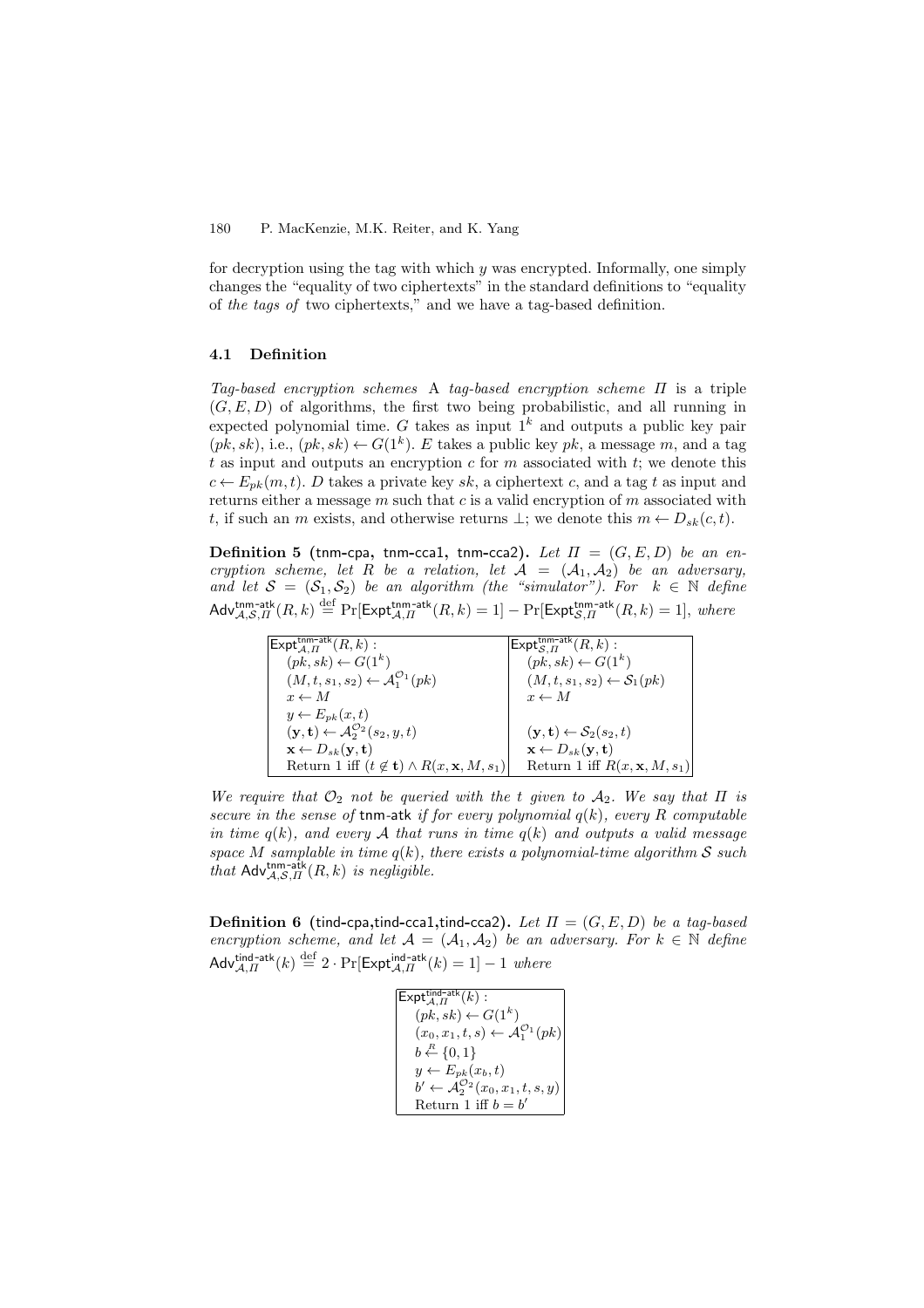<span id="page-10-0"></span>*We require that*  $|x_0| = |x_1|$ *, and that*  $\mathcal{O}_2$  *is not queried with tag t. We say that*  $\Pi$ *is secure in the sense of* tind*-*atk *if for every polynomial* q(k) *and every adversary* A that runs in time  $q(k)$ ,  $\text{Adv}_{A,\Pi}^{\text{tind-atk}}(k)$  is negligible.

**Theorem 2** (tnm-atk  $\Rightarrow$  tind-atk). If an encryption scheme is tnm-atk-secure, *then it is* tind-atk-secure, for atk  $\in$  {cpa, cca1, cca2}.

#### **4.2 Constructions**

We give two constructions of tag-based encryption schemes, both achieving tnmcca2-security. The first one is based one-way trapdoor permutations in the random oracle model. It is similar to the semantically secure (ind-cpa) encryption scheme from Bellare and Rogaway [\[2\]](#page-14-0), but enjoys a higher level of security. The second is a modification of the Cramer-Shoup scheme [\[8](#page-14-0)[,9\]](#page-15-0), but simpler.

**Construction 2** *Let* G<sup>∗</sup> *be a trapdoor permutation generator. Let* X *be a finite group and*  $H: \{0,1\}^* \to X$  *a hash function. We construct an encryption scheme* as follows. G runs  $G_*$  to get  $(f, f^{-1}, d)$ , and sets  $pk = \langle f, d \rangle$ , and  $sk = f^{-1}$ . *All messages are restricted to be elements in* X*. To encrypt a message* m *with tag* t,  $E_{pk}(m)$  generates  $r \leftarrow d(1^k)$  and returns  $\langle f(r), H(r,t) \cdot m \rangle$ , where " *is the group operation in* X. To decrypt a ciphertext  $c = (\alpha, \beta)$ ,  $D_{sk}(c)$  returns  $m = \beta \cdot (H(f^{-1}(\alpha), t)^{-1}).$ 

**Lemma 7.** *Let* H *be a random oracle. If* f *is a trapdoor permutation, then the scheme in Construction 2 is* tnm*-*cca2*-secure.*

The intuition behind the proof of Lemma 7 is that the simulator can simulate the decryption oracles using the knowledge of the random oracle queries, and the fact that the adversary cannot make an  $\mathcal{O}_2(\cdot)$  query with the same tag as in the challenge encryption. Details will be given in the full version.

**Construction 3** Let  $G_q$  be a finite group in which the DDH assumption holds.<sup>7</sup> *We define an encryption scheme as follows.*

- $G_{CS}(G_q)$ : Let g be the generator of  $G_q$  (included in the description of  $G_q$ ). *Generate*  $g_2 \stackrel{R}{\leftarrow} G_q$  and  $a, b, c, d, e \stackrel{R}{\leftarrow} \mathbb{Z}_q$ , and set  $U \leftarrow g^a(g_2)^b$ ,  $V \leftarrow g^c(g_2)^d$ , and  $W \leftarrow g^e$ . Let the public key be  $\langle q, q_2, U, V, W \rangle$  and the secret key be  $\langle a, b, c, d, e \rangle$ .
- $E_{\leq g,g_2,U,V,W>} (m, t)$ : *Generate*  $r \stackrel{R}{\leftarrow} \mathbb{Z}_q$  *and*  $x \leftarrow g^r$ ,  $y \leftarrow (g_2)^r$ ,  $w \leftarrow W^r m$ , and  $v \leftarrow U^{r}V^{rt}$ . Return  $\langle x, y, w, v \rangle$  as the ciphertext.

 $D_{\leq a,b,c,d,e>}($ , *t*): If  $v \neq x^{a+ct}y^{b+dt}$ , return  $\perp$ , else return  $w/x^e$ .

<sup>&</sup>lt;sup>7</sup> Note that one possible group  $G_q$  may be found by generating a large prime p such that q divides  $p-1$ , and letting  $G_q$  be the subgroup of order q in  $\mathbb{Z}_p^*$ .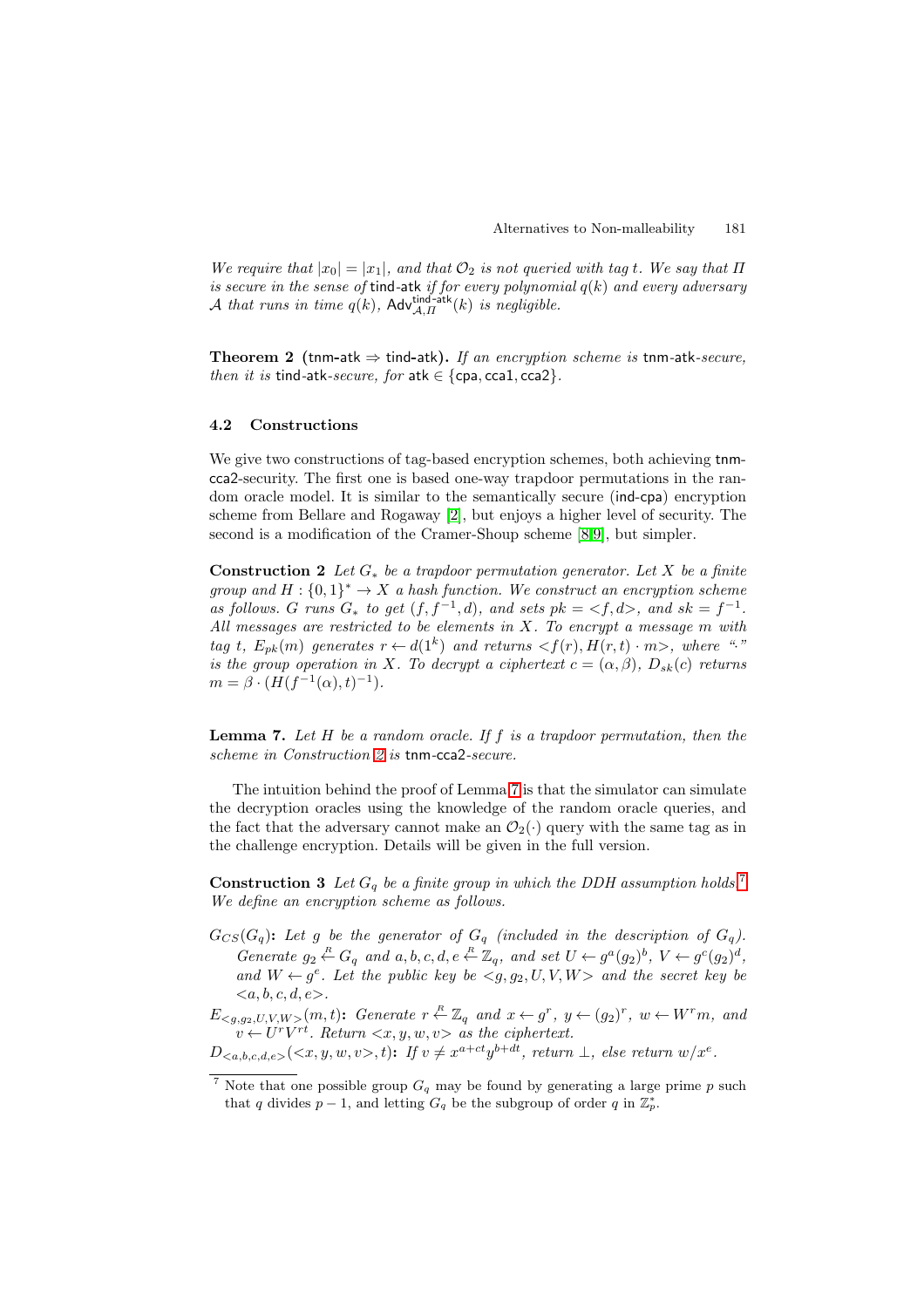Informally, our construction removes the collision-resistant hash function from the original Cramer-Shoup construction, and replaces the hash value  $\alpha = H(x, y, w)$  by the tag  $t^8$ .

**Lemma 8.** *The encryption scheme in Construction [3](#page-10-0) is* tnm*-*cca2*-secure.*

The proof of this lemma almost directly follows the proof of security for the original Cramer-Shoup construction; we omit it here.

#### **4.3 Applications**

Intuitively, tag-based encryption schemes (and in particular, tnm schemes) are useful in systems that already have authentication, i.e., in systems where Bob cannot impersonate Alice and send messages using Alice's identity. We stress that even with authentication, we still need non-malleability. For example, in the contract-bidding scenario in both [\[11\]](#page-15-0) and the previous section, we still need to make sure that Bob cannot underbid Alice by mauling her message. With a tnm system, we can use the sender's identity as the tag to achieve this goal. Suppose Alice sends a encrypted message  $c = E_{pk}(m, \text{Alice})$  to Charlie. A malicious Bob may be able to maul  $c$  into another ciphertext with the same tag, i.e., Alice — this is allowed in the definition — but this would not be useful for him since he cannot fake Alice's identity. Bob needs to produce some message with the tag Bob, but tnm stipulates that Bob will not have any advantage in doing so. To demonstrate this, we show how to use a tnm-cca2 scheme (in fact, a tind-cca2 scheme) to construct a protocol that realizes the *secure message transmission* functionality in the  $\mathcal{F}_{\text{AUTH}}$ -hybrid model, in the universal composability framework. Previously, this was done using an ind-cca2 encryption scheme [\[5\]](#page-14-0).

**Universal-composability framework.** The universal composability framework was proposed by Canetti [\[5\]](#page-14-0) for defining the security and composition of protocols. To define security one first specifies an *ideal functionality* using a trusted party that describes the desired behavior of the protocol. Then one proves that a particular protocol operating in a real-life model securely realizes this ideal functionality. Here we briefly summarize the framework.

A (real-life) protocol  $\pi$  is defined as a set of n interactive Turing Machines  $P_1, \ldots, P_n$ , designating the *n* parties in the protocol. It operates in the presence of an environment  $\mathcal Z$  and an adversary  $\mathcal A$ , both of which are also modeled as interactive Turing Machines. The environment  $\mathcal Z$  provides inputs and receives outputs from honest parties, and may communicate with  $A$ .  $A$  controls (and may view) all communication between the parties. (Note that this models asynchronous communication on open point-to-point channels.) We will assume that messages are authenticated, and thus  $A$  may not insert or modify messages between honest parties. (This feature could be added to an unauthenticated model

<sup>&</sup>lt;sup>8</sup> We assume that  $t \in \mathbb{Z}_q$ . Otherwise, we would need a collision-resistant hash function to hash the tag.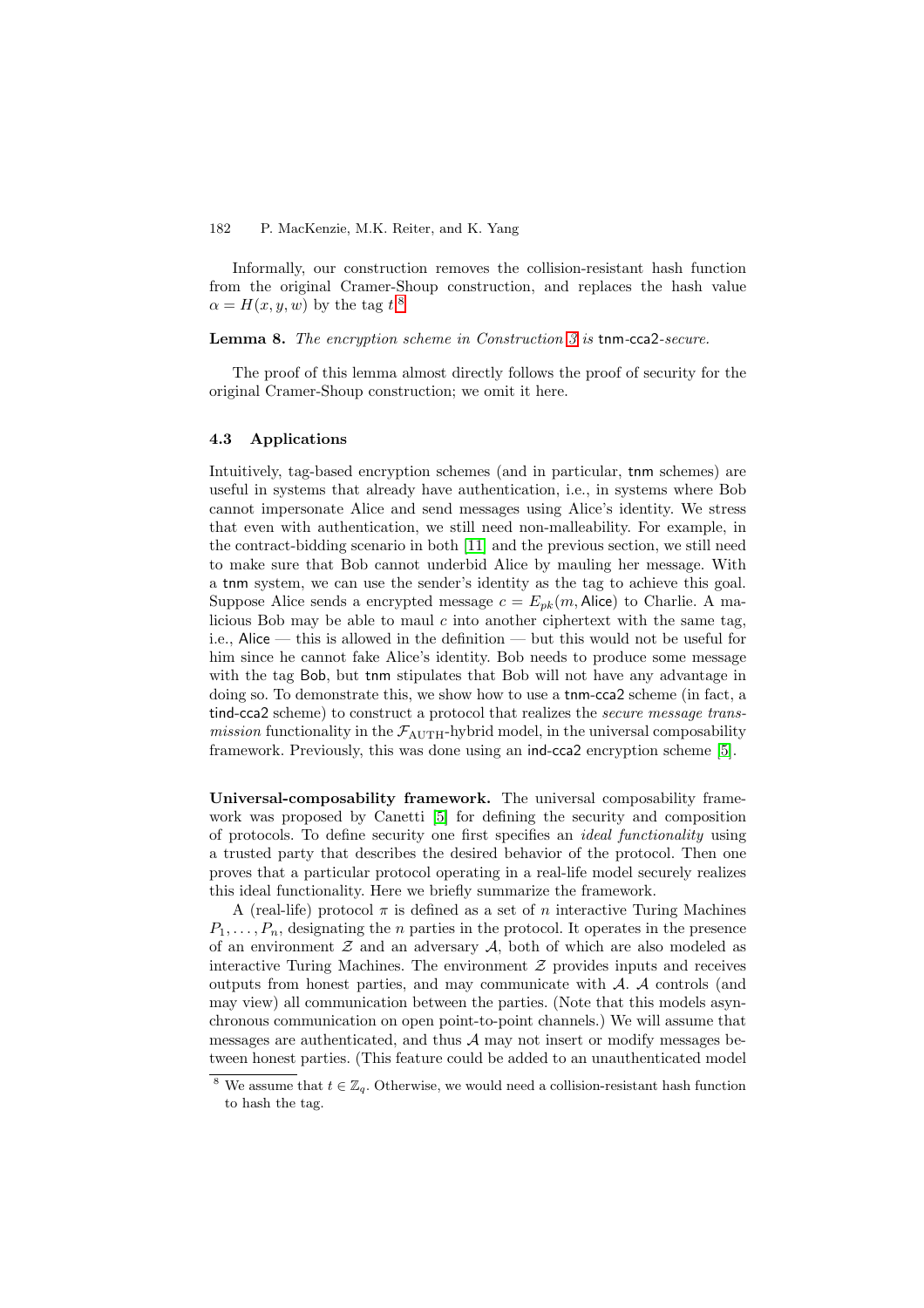<span id="page-12-0"></span>using a message authentication functionality as described in  $[5]$ .) A also may corrupt parties, in which case it obtains the internal state of the party.

The ideal process with respect to a functionality  $\mathcal{F}$ , is defined for n parties  $P_1, \ldots, P_n$ , an environment Z, and an (ideal-process) adversary S. However,  $P_1, \ldots, P_n$  are now dummy parties that simply forward (over secure channels) inputs received from  $\mathcal Z$  to  $\mathcal F$ , and forward (again over secure channels) outputs received from  $\mathcal F$  to  $\mathcal Z$ . Thus the ideal process is a trivially secure protocol with the input-output behavior of  $\mathcal{F}$ .

**UC secure message transmission.** The functionality  $\mathcal{F}_{M-SMT}$  is given in Figure 1. Intuitively, this functionality allows multiple parties to send messages securely to a single receiver. Both the secrecy and the integrity of the messages are guaranteed. See [\[5\]](#page-14-0) for more discussions.

- $\mathcal{F}_{M-SMT}$  proceeds as follows, running with parties  $P_1,\ldots,P_n$ , and an adversary  $\mathcal{A}$ :
	- **–** In the first activation, expect to receive a value (**receiver**, id) from some party  $P_i$ . Then send (**receiver**, *id*,  $P_i$ ) to the all parties and the adversary. *i*From now on, ignore all (**receiver**, id) values.
	- Upon receiving a value (send, id, m) from some party  $P_j$ , send  $(id, P_j, m)$  to  $P_i$  and  $(id, P_j, |m|)$  to the adversary.

#### **Fig. 1.** Functionality  $\mathcal{F}_{M-SMT}$

Canetti [\[5\]](#page-14-0) constructed a protocol that securely realizes this functionality in the  $(\mathcal{F}_{\text{AUTH}}, \mathcal{F}_{\text{PKE}})$ -hybrid model. He also showed that any ind-cca2 encryption scheme can securely realize the  $\mathcal{F}_{\text{PKE}}$  functionality. Therefore, one can construct a protocol using an ind-cca2 encryption scheme to securely realize  $\mathcal{F}_{M-SMT}$  in the  $\mathcal{F}_{\text{AUTH}}$ -hybrid model. Here, we show that one can instead use a tag-based tind-cca2 encryption scheme.

Given a tind-cca2 encryption scheme  $\Pi = (G, E, D)$ , the protocol  $\sigma$  runs as follows. In this description, we include the identity of the receiver in the session identifier. (i) When a party  $P_i$  receives an input (**receiver**,  $id|P_i|$ ), it runs  $(pk, sk) \leftarrow G(1^k)$ , and sends  $(\text{key}, id | P_i, pk)$  to all other parties using  $\mathcal{F}_{\text{AUTH}}$ . Any messages of this type with an identifier not in the correct format are ignored. (ii) On receiving the first message  $(P_{i'}, P_j, (\text{key}, id | P_{i'}, pk'))$  from  $\mathcal{F}_{\text{AUTH}}$ ,  $P_j$  records  $(P_{i'}, id, pk')$  and outputs (**receiver**,  $id|P_{i'}, P_{i'}|$ ). Any messages of this type with an identifier not in the correct format are ignored. Subsequent messages of this type with identifier  $id|P_i|$  are ignored. (iii) After this, when  $P_j$  receives an input (send,  $id|P_{i'}, m$ ),  $P_j$  runs  $c \leftarrow E_{pk'}(m, P_j)$ , and invokes  $\mathcal{F}_{\text{AUTH}}$ to send (msg,  $id|P_{i'}, c$ ) to  $P_{i'}$ . (iv) On receiving a message  $(P_j, P_i, (\text{msg}, id|P_i, c))$ from  $\mathcal{F}_{\text{AUTH}}, P_i$  runs  $m \leftarrow D_{sk}(c, P_j)$  and if  $m \neq \perp$ , outputs  $(id|P_i, P_j, m)$ . Intuitively, the protocol uses the identity of the senders as the tag for the encryption.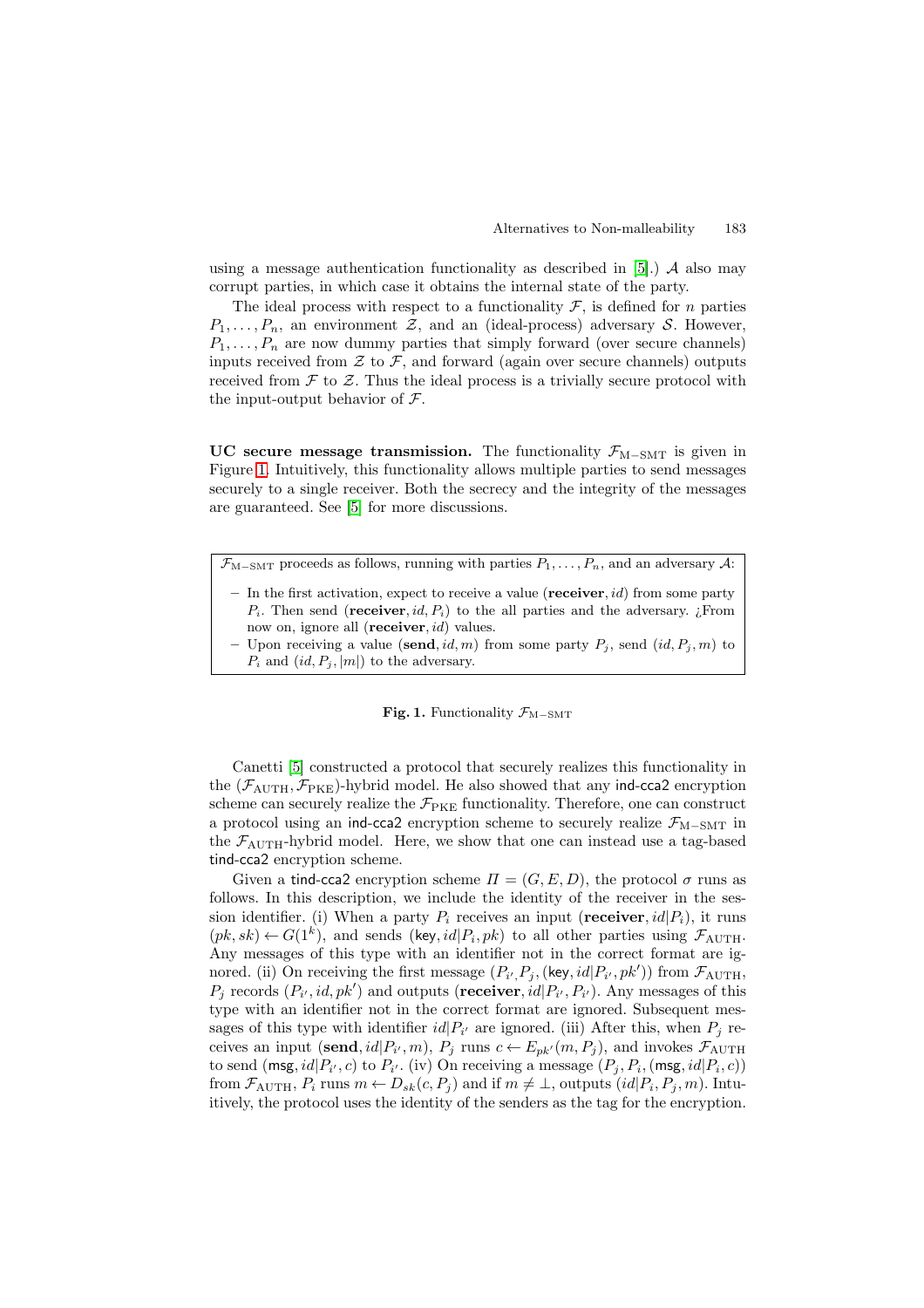<span id="page-13-0"></span>**Theorem 3.** *The protocol* σ *securely realizes the SMT functionality in the* FAUTH *hybrid model, assuming static corruptions.*

The proof of Theorem [3](#page-12-0) is in Appendix [A.3.](#page-17-0)

#### **4.4 Relation to Standard Definitions**

We study the relation between the tag-based definitions and the standard ones. First, we note that they are not directly comparable, due to the structural difference in encryption and decryption. However, given a standard encryption scheme  $\Pi = (G, E, D)$ , it is straightforward to construct a tag-based scheme  $\Pi' = (G', E', D')$  with the same security as follows. G' is the same as G;  $E'_{pk}(m, t)$  calls  $E_{pk}(m \circ t)$ , where  $x \circ y$  denotes a canonical encoding of the concatenation of two binary strings that can be uniquely parsed;  $D'_{sk}(c, t)$  calls  $(m, t') \leftarrow D_{sk}(c)$  to and returns m if  $t = t'$  and  $\perp$  otherwise. It is easy to check that  $\Pi'$  enjoys the same level of security (in the sense of Definition [5\)](#page-9-0) as  $\Pi$  (in the sense of Definition [1\)](#page-3-0).

Interestingly, the other direction also holds: given a tag-based scheme, one can construct a standard scheme, using a strong one-time signature scheme [\[20\]](#page-15-0).

**Construction 4** Let  $\Pi = (G, E, D)$  be a tag-based encryption scheme. Let SIG = (sig gen,sig sign,sig verify) *be a strong one-time signature scheme. We construct a standard scheme*  $\Pi' = (G', E', D')$  *as follows.*  $G' = G$ . To encrypt *massage* m *using* pk, generate a signing/verification key pair (sig\_vk, sig\_sk)  $\leftarrow$  $\sigma$ sig\_gen(1<sup>k</sup>); encrypt m using sig\_vk as the tag, i.e.,  $c \leftarrow E_{pk}(m, \text{sig_vk})$ ; sign c *using* sig\_sk, *i.e.*,  $s \leftarrow$  sig\_sign( $sk, c$ ); and output (sig\_vk,c,s) as the encryption. *To decrypt a ciphertext* ( $sig_v k, c, s$ ), verify that *s* is a valid signature of *c* with *respect to* sig\_vk; *if not, output*  $\perp$ ; *if so, return*  $D_{sk}(c, \text{sig\_vk})$ *.* 

**Theorem 4.** For atk  $\in$  {cpa, cca1, cca2}: if  $\Pi$  is tnm-atk *secure, then*  $\Pi'$  is  $s$ nm-atk  $\emph{secure};$   $\emph{and if}$   $\emph{II}$   $\emph{is}$  tind-atk  $\emph{secure}.$ 

The proof of this result will be given in the full version.

Construction 4 is essentially the construction first shown in [\[11\]](#page-15-0) and later used in [\[20,10,17,](#page-15-0)[6\]](#page-14-0) to obtain non-malleable encryption schemes, except that we explicitly separate the underlying tag-based scheme from the "wrapper" that uses the one-time signature scheme. Thus, in each of these papers, there is an implicit tag-based non-malleable encryption scheme.<sup>9</sup> We illustrate this with the scheme of Lindell [\[17\]](#page-15-0), which we denote as  $\Pi_L$ . In  $\Pi_L$ , an encryption of message m is a tuple  $\langle c_0, c_1, pk_0, pk_1, r, sig_vk, \sigma, s \rangle$ . Here  $c_0$  and  $c_1$  are two encryptions of m using two ind-cpa systems with public keys  $pk_0$  and  $pk_1$ , respectively; sig vk is a "fresh" verification key of a strong one-time signature

 $9\text{ In the (independent and concurrent) result of } [6]$  $9\text{ In the (independent and concurrent) result of } [6]$ , there is actually an explicit *identity*based encryption (IBE) scheme which corresponds to our tag-based non-malleable encryption scheme. They essentially prove the cca2 case of Theorem 4. (Note: their cpa-secure IBE scheme corresponds to our cca2-secure tnm scheme.)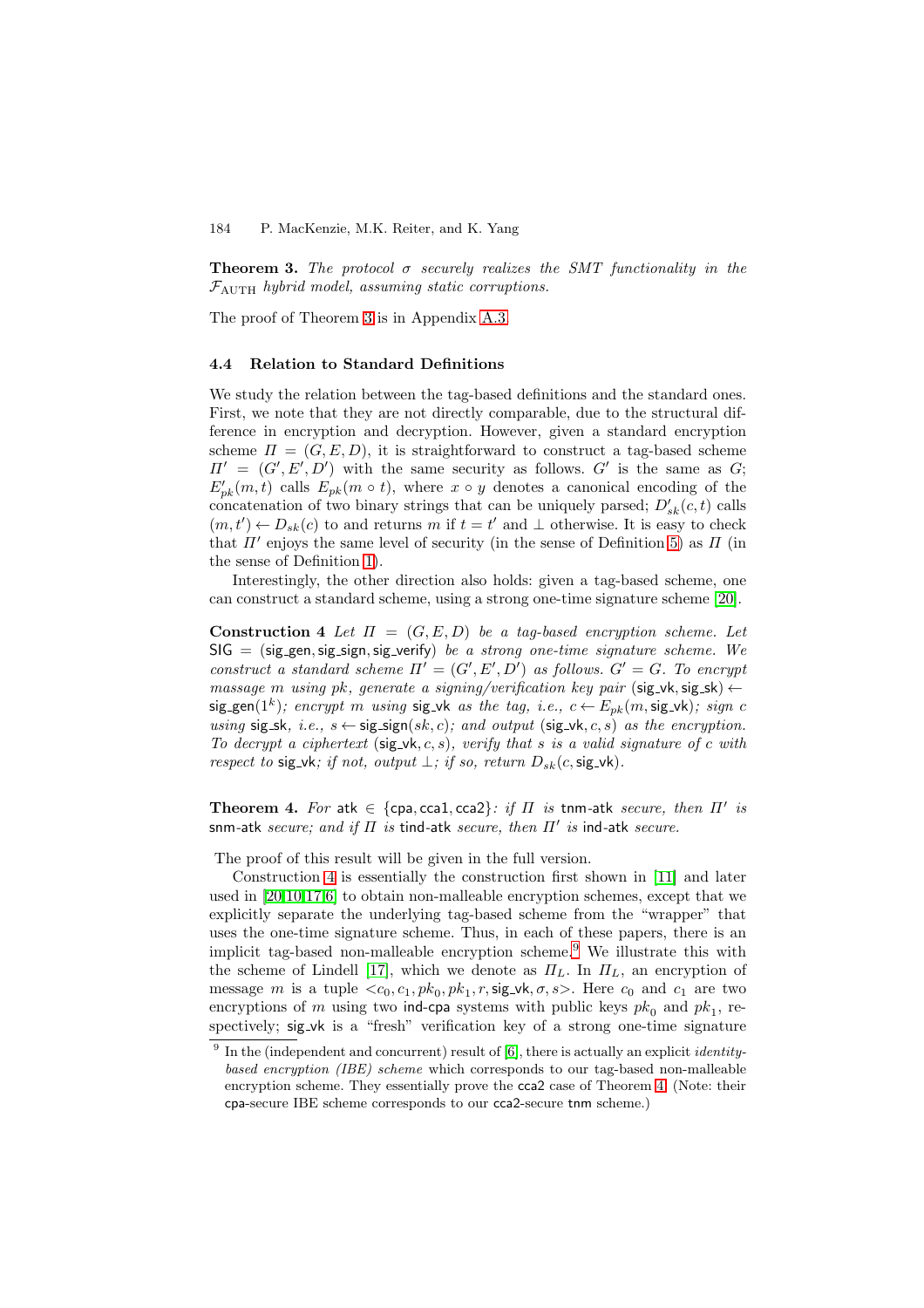<span id="page-14-0"></span>scheme; r is a random string;  $\sigma$  is an NIZK proof that either  $c_0$  and  $c_1$  are the encryption of the same message, or  $r$  is the commitment of sig\_vk;  $s$  is a signature of the tuple  $\langle c_0, c_1, p k_0, p k_1, \text{sig\_vk}, r, \sigma \rangle$ . Then in the underlying tagbased encryption scheme  $\Pi$ , an encryption of message m with tag t is the tuple  $\langle c_0, c_1, pk_0, pk_1, r, t, \sigma \rangle$ , where  $c_0, c_1, pk_0, pk_1$ , and r are all the same as before, and  $\sigma$  becomes an NIZK proof that either  $c_0$  and  $c_1$  are the encryptions of the same message, or r is the commitment of t. It is easy to verify that  $\Pi$ is the ccalar term of the can prove the security for  $\Pi$  almost exactly the same way as for the security proof of  $\Pi_L$ , observing that the use of the strong one-time signature in  $\Pi_L$  is solely for enforcing that an adversary will not make a query to the decryption oracle with a ciphertext having the same verification key. Since in the tag-based system  $\Pi$ , the verification key is replaced by the tag, by definition, the adversary cannot query the decryption oracle with a ciphertext having the same tag. So in fact the proof for the security of  $\Pi$  is even simpler than the proof for for  $\Pi_L$ . Furthermore,  $\Pi_L$  is exactly the transformed version of protocol  $\Pi$  under Construction [4.](#page-13-0) Therefore, one could obtain an alternative proof of security for  $\Pi_L$  by pluggin  $\Pi$  into Theorem [4.](#page-13-0)

In the full version of this paper, we will show that many known relations between standard security definitions translate to analogous relations between tag-based definitions.

### **References**

- 1. M. Bellare, A. Desai, D. Pointcheval, and P. Rogaway. Relations among notions of security for public-key encryption schemes. In Advances in Cryptology—CRYPTO '98 (Lecture Notes in Computer Science 1462), pp. 26–45, 1998.
- 2. M. Bellare and P. Rogaway. Random oracles are practical: A paradigm for designing efficient protocols. In  $1^{st}$  ACM Conf. on Comp. and Comm. Security, pp. 62–73, 1993.
- 3. M. Bellare and P. Rogaway. Optimal asymmetric encryption. In Advances in Cryptology—EUROCRYPT '94 (Lecture Notes in Computer Science 950), pp. 92– 111, 1995.
- 4. M. Bellare and A. Sahai. Non-Malleable Encryption: Equivalence between Two Notions, and an Indistinguishability-Based Characterization. In Advances in Cryptology—CRYPTO '99 (Lecture Notes in Computer Science 1666), pp. 519– 536, 1999.
- 5. R. Canetti. Universally Composable Security: A new paradigm for cryptographic protocols. http://eprint.iacr.org/2000/067, Extended abstract in 42nd FOCS, 2001.
- 6. R. Canetti, S. Halevi and J. Katz. Chosen-Ciphertext Security from Identity-Based Encryption. In ePrint archive, Report 2003/182.
- 7. R. Canetti, Y. Lindell, R. Ostrovsky and A. Sahai. Universally composable twoparty computation. In STOC 02, pp. 494–503, 2002. The full version in ePrint archive, Report 2002/140.
- 8. R. Cramer and V. Shoup. A practical public key cryptosystem provably secure against adaptive chosen ciphertext attack. In Advances in Cryptology—CRYPTO '98 (Lecture Notes in Computer Science 1462), pp. 13–25, 1998.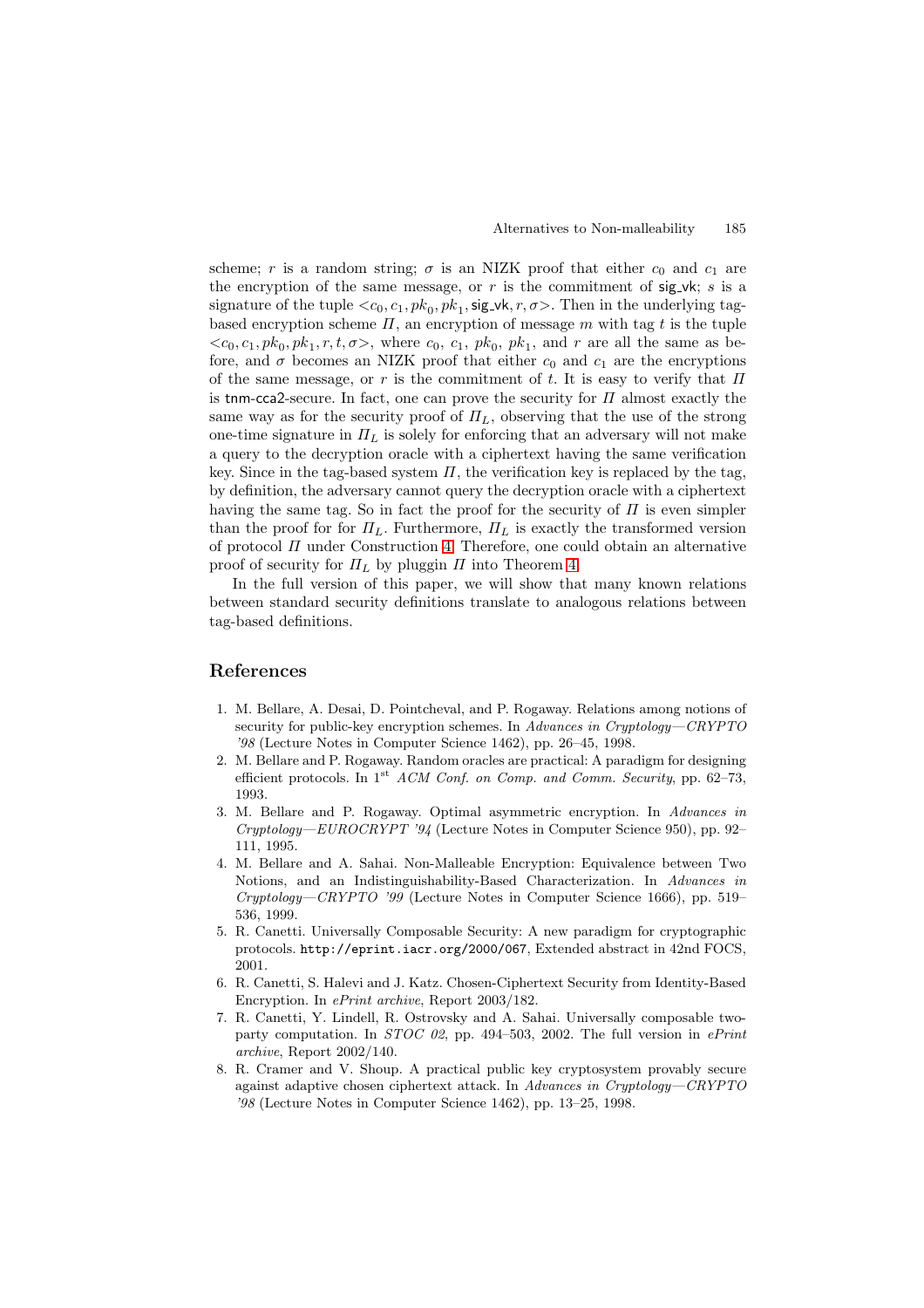- <span id="page-15-0"></span>9. R. Cramer and V. Shoup. Universal hash proofs and a paradigm for adaptive chosen ciphertext secure public-key encryption. In Advances in Cryptology— EUROCRYPT 2002 (Lecture Notes in Computer Science 2332), pp. 45–64, 2002.
- 10. A. De Santis, G. Di Crescenzo, R. Ostrovsky, G. Persiano and A. Sahai. Robust non-interactive zero knowledge. In Advances in Cryptology – CRYPTO 2001 (LNCS 2139), 566–598, 2001.
- 11. D. Dolev, C. Dwork and M. Naor. Non-malleable cryptography. SIAM J. on Comput.,  $30(2):391-437$ , 2000. An earlier version appeared in 23rd ACM Symp. on Theory of Computing, pp. 542–552, 1991.
- 12. T. ElGamal. A public key cryptosystem and a signature scheme based on discrete logarithms. IEEE Trans. on Info. Theory 31:469–472, 1985.
- 13. S. Even, O. Goldreich, and S. Micali. On-line/Off-line digital signatures. J. Cryp $tology \; 9(1):35-67 \; (1996).$
- 14. S. Goldwasser and S. Micali. Probabilistic encryption. Journal of Computer and System Sciences 28:270–299, 1984.
- 15. S. Goldwasser, S. Micali, and R. L. Rivest. A digital signature scheme secure against adaptive chosen-message attacks. SIAM J. on Computing 17(2):281–308, Apr. 1988.
- 16. C. Rackoff and D. Simon. Noninteractive zero-knowledge proof of knowledge and chosen ciphertext attack. In Advances in Cryptology—CRYPTO '91, (Lecture Notes in Computer Science 576), pp. 433–444, 1991.
- 17. Y. Lindell. A simpler construction of CCA2-secure public-key encryption under general assumption. In Advances in Cryptology—EUROCRYPT 2003, (LNCS 2656), pp. 241–254, 2003.
- 18. R. L. Rivest, A. Shamir, and L. Adleman. A method for obtaining digital signatures and public-key cryptosystem. Comm. of the ACM 21(2):120–126, Feb. 1978.
- 19. A. M. Rockett and P. Szüsz. Continued Fractions. World Scientific Publishing Co. Pte. Ltd. ISBN 981-02-1047-7, 1992.
- 20. A. Sahai. Non-malleable non-interactive zero knowledge and adaptive chosenciphertext security. In 40th IEEE Symp. on Foundations of Computer Sci., pp. 543–553, 1999.
- 21. V. Shoup and R. Gennaro. Securing threshold cryptosystems against chosen ciphertext attack. In Advances in Cryptology—EUROCRYPT '98 (Lecture Notes in Computer Science 1403), pp. 1–16, 1998.

# **A Proofs**

#### **A.1 Proof of Lemma [6](#page-6-0)**

We prove the lemma for  $atk = cca1$ , which will imply the case  $atk = cpa$ . We use the notation of Definition [2](#page-4-0) and Construction [1.](#page-6-0)

For an adversary  $A = (A_1, A_2)$ , we construct simulators  $S = (S_1, S_2)$  as follows. The simulator  $S_1$  runs  $A_1$  and simulates both the random oracle  $H(\cdot)$ and the decryption oracle  $D_{sk}$  in a quite standard way. More specifically,  $S_1$ maintains a "query list" L consisting of pairs  $(\alpha, t)$ , such that  $H(f^{-1}(\alpha)) = t$ . L is initially  $\emptyset$ . When  $\mathcal{A}_1$  makes a query r to H,  $\mathcal{S}_1$  checks if  $(f(r), t) \in L$  for some t, and replies with t if so; otherwise,  $S_1$  picks a random  $t \leftarrow X$ , adds  $(f(r), t)$ to L, and replies with t. When  $A_1$  makes a query  $y = (\alpha, \beta)$  to  $D_{sk}$ ,  $S_1$  checks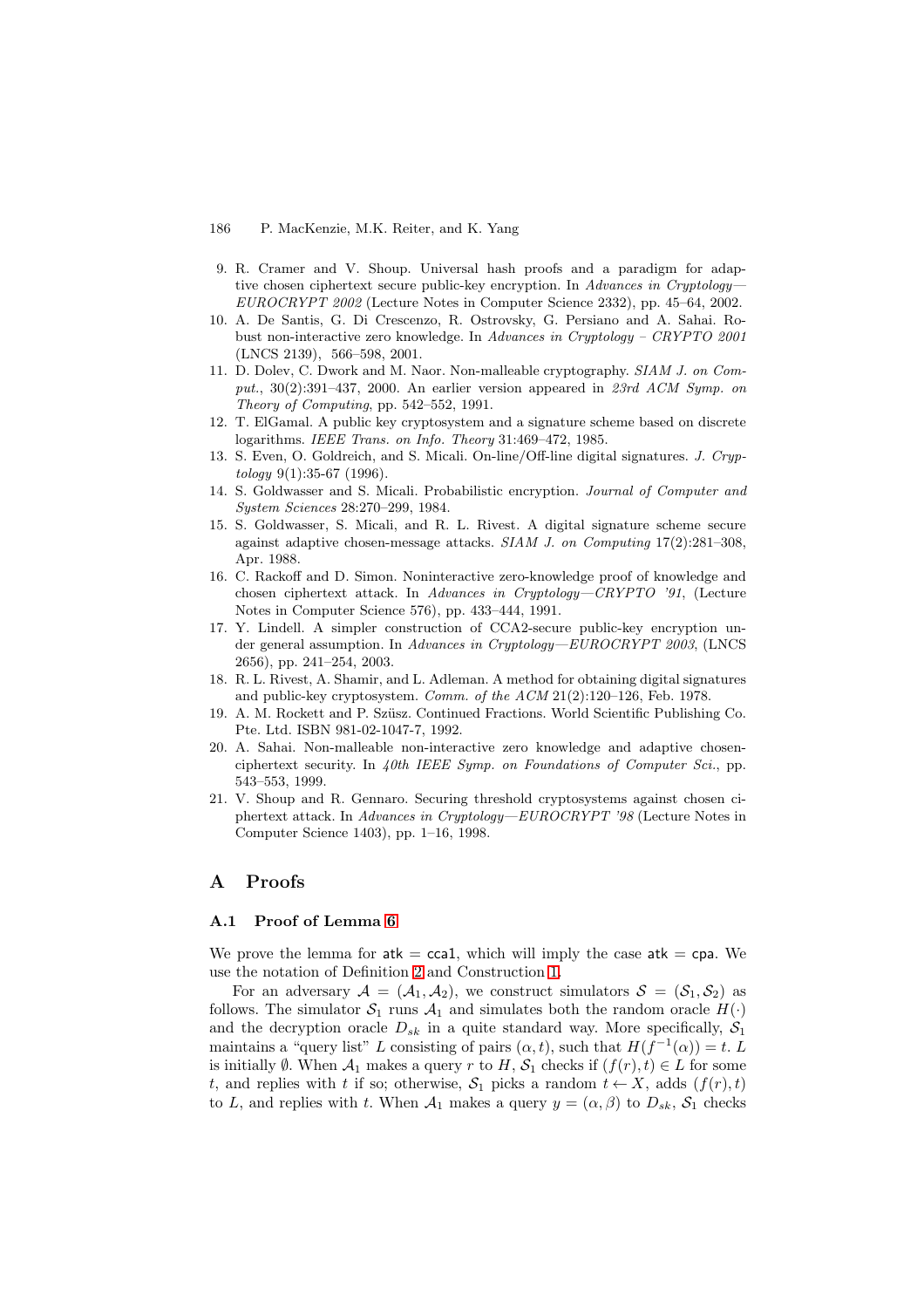<span id="page-16-0"></span>if  $(\alpha, t) \in L$  for some t, and replies with  $\psi(\beta \cdot t^{-1})$  if so; otherwise,  $S_1$  picks a random  $t \leftarrow X$ , adds  $(\alpha, t)$  to L, and replies with  $\psi(\beta \cdot t^{-1})$ . Finally, when  $\mathcal{A}_1$ outputs  $(M,s_1,s_2), \mathcal{S}_1$  outputs  $(M,s_1,(s_2,L)).$ 

Upon invocation, the simulator  $S_2$ , generates  $r \leftarrow d(1^k)$ ,  $\alpha \leftarrow f(r)$ ,  $\beta \leftarrow X$ ,  $y \leftarrow (\alpha, \beta)$ . Then  $S_2$  invokes  $A_2$  with parameters  $(s_2, y)$ , and simulates the random oracle for  $\mathcal{A}_2$  in the same way as  $\mathcal{S}_1$  does for  $\mathcal{A}_1$ , using the list L passed from  $S_1$ . When  $A_2$  outputs  $y \leftarrow A_2(s_2, y)$ ,  $S_2$  aborts if  $y \in y$ . Otherwise, we assume that **y** =  $(y_1, y_2, ..., y_\ell)$ , where  $y_i = (\alpha_i, \beta_i)$  for  $i = 1, 2, ..., \ell$ .  $S_2$  generates **z** as follows. For each i, if  $\alpha_i \neq \alpha$ , then set  $z_i \leftarrow \perp$ ; otherwise compute  $\lambda_i \leftarrow \beta_i \cdot (\beta)^{-1}$ , compute its soft spot  $x_i \leftarrow \textsf{ss}(\lambda_i)$ , and then set  $z_i \leftarrow x_i$ . Finally  $\mathcal{S}_2$  sets  $\mathbf{z} = (z_1, z_1, ..., z_\ell)$ , and outputs  $(\mathbf{y}, \mathbf{z})$ .

Next, we prove that S is a valid simulator, i.e., that  $\Pr[\mathsf{Expt}_{\mathcal{A},\Pi}^{\text{wnm-atk}}(R,k)$ 1]  $- \Pr[\mathsf{Expt}_{\mathcal{S},\Pi}^{\text{wnm-atk}}(R,k) = 1]$  is negligible in k. In order to do so, we introduce a new experiment called Mix. Informally,  $Mix_{\mathcal{A},\mathcal{S},\Pi}^{\text{num-atk}}(R,k)$  is the same as  $\textsf{Expt}^{\textsf{wnm-atk}}_{\mathcal{A},\Pi}(R,k)$ , except using the simulator S to simulator the random oracle and the decryption. Now let  $p_A$ ,  $p_{\text{Mix}}$  and  $p_S$  be the probabilities of success in the real, Mix, and ideal experiments, respectively. We shall prove that both  $p_A - p_{\text{Mix}}$ and  $p_{\text{Mix}} - p_{\mathcal{S}}$  are negligible k, and the lemma will follow directly.

To see that  $p_{\mathcal{A}} - p_{\mathsf{Mix}}$  is negligible, note that the simulation of the random oracle and decryption in Mix will be valid except in the case where  $A_1$  has queried H with r or  $D_{sk}$  with  $(\alpha, \beta')$  for some  $\beta'$ . Since r and  $\alpha$  are chosen randomly after  $A_1$  is executed, the probability of this is obviously negligible.

To see that  $p_{\text{Mix}} - p_{\mathcal{S}}$  is negligible, note that the two experiments only differ when  $\mathcal{A}_2$  queries  $H(r)$ , and the probability of this is negligible by the security of f. (Using unique identifiability and by viewing random oracle queries,  $S_2$  is able to simulate the decryption exactly.)

Details will be provided in the full version of the paper.

#### **A.2 Proof of Theorem [1](#page-8-0)**

First the intuition. If CBS were not secure, then there would be an adversary A that breaks it, meaning that for some fair Award, no simulator could achieve an expected award negligibly less than  $A$ . But we will construct an adversary B for  $\Pi$  out of A, and by the wnm-security of  $\Pi$ , there is a simulator  $\mathcal{S}'$  that approximates  $\beta$  for any relation. Then we will use  $\mathcal{S}'$  to build a simulator  $\mathcal S$ for CBS that does achieve an expected award negligibly less than  $A$ , which is a contradiction.

Now the details. Assume CBS is not secure. Then for some  $q(k)$  there exists an adversary A that runs in time  $q(k)$  and such that for every simulator S, there exists a non-negligible  $r(k)$  and an infinite number of k's in which  $\mathsf{Adv}_{\mathcal{A},\mathcal{S},\mathsf{CBS}}^{\mathsf{profit}}(k) \geq$  $r(k)$ . Let  $\textsf{Edge}_{\mathcal{A},\mathcal{S},\textsf{CBS}}(k,c) \stackrel{\text{def}}{=} \Pr[\textsf{Expt}_{\mathcal{A},\textsf{CBS}}^{\textsf{real}}(k) \geq c] - \Pr[\textsf{Expt}_{\mathcal{S},\textsf{CBS}}^{\textsf{ideal}}(k) \geq c].$ Then using the definition of expectation, there is a  $c$  such that for an infinite number of k's,  $\mathsf{Edge}_{\mathcal{A},\mathcal{S},\mathsf{CBS}}(k,c) \geq r(k)/U$ . Without loss of generality, we may assume that  $\mathcal{A}_2$  never outputs ebid<sub>0</sub>, since by the fairness of the Award function, this cannot increase its advantage.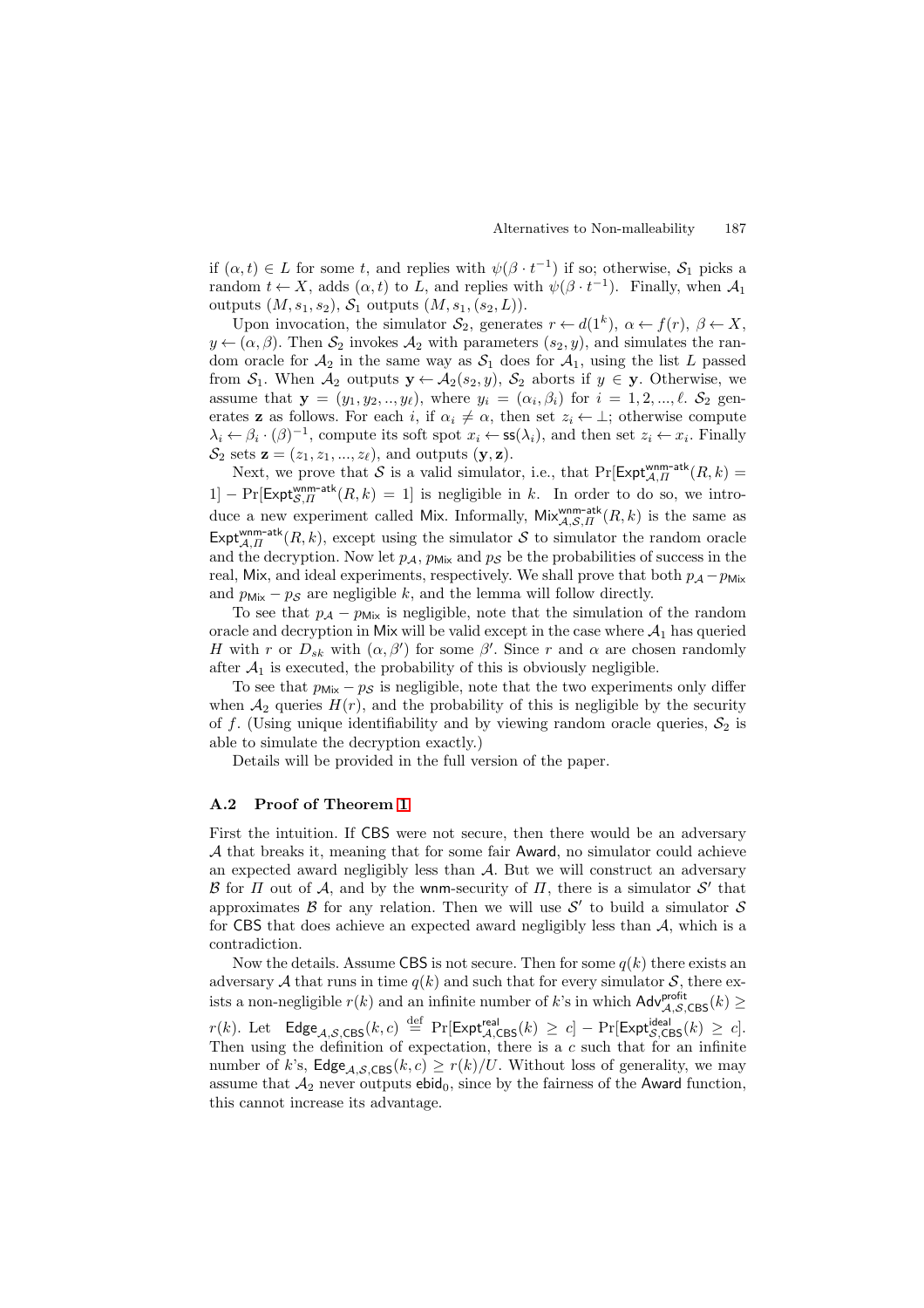<span id="page-17-0"></span>Define relation  $R_c(x, \mathbf{x}, M, s_1)$  to return 1 iff  $|\mathbf{x}| = 1$  and Award $(x, \mathbf{x}[0])[1] \ge$ c. Consider the following adversary  $\beta$  for the wnm-cpa-security of  $\Pi$ .

| $\mathcal{B}_1(pk)$ :                    | $\mathcal{B}_2(s,y)$ :                          |
|------------------------------------------|-------------------------------------------------|
| $(M, s) \leftarrow \mathcal{A}_1(pk, U)$ | $\mathsf{ebid}_1 \leftarrow \mathcal{A}_2(y,s)$ |
| return $(M, \perp, s)$                   | return $ebid_1$                                 |

Since  $\Pi$  is wnm-cpa-secure, there exists a simulator  $\mathcal{S}' = (\mathcal{S}'_1, \mathcal{S}'_2)$  such that Adv<sub>B,S',  $\Pi$ </sub> $(R_c, k)$  is negligible for all c. Because  $R_c(x, \mathbf{x}, M, s_1)$  returns 1 only if  $|\mathbf{x}| = 1$ , we assume without loss of generality that  $S'_{2}$  returns one-element vectors **y** and **z**, i.e., values y and z. Now let a simulator  $\mathcal{S}'' = (\mathcal{S}_1'', \mathcal{S}_2'')$  for the contract bidding system be defined as follows.

| $S_1''(U)$ :                        | $S_2''(s)$ :                |
|-------------------------------------|-----------------------------|
| $(pk, sk) \leftarrow G(1^k)$        |                             |
| $(M, s_1, s_2) \leftarrow S'_1(pk)$ | $(y, z) \leftarrow S'_2(s)$ |
| return $(M, s_2)$                   | return $D_{sk}(y)$          |

Note that by the fairness of Award, the award can never decrease when  $bid<sub>1</sub>$ is changed from  $\perp$  to a valid bid, and so it is easy to see that Pr[Expt<sup>ideal</sup>  $\geq$  $c \geq \Pr[\text{Expt}_{\mathcal{S}',\Pi}^{\text{wnm-atk}}(R_c, k) = 1].$  Using this fact, one can see that for all c,  $\textsf{Edge}_{A,S''\text{,CBS}}(k,c) \leq \textsf{Adv}_{B,S',H}^{\text{wnm-cpa}}(R_c, k)$ , and thus by the discussion above, for all c,  $\textsf{Edge}_{\mathcal{A},\mathcal{S}'',\mathsf{CBS}}(k,c)$  is negligible. This is a contradiction, so CBS must be secure.

#### **A.3 Proof of Theorem [3](#page-12-0)**

Let A be an adversary that interacts with parties running  $\sigma$  in the  $\mathcal{F}_{\text{AUTH}}$ -hybrid model. We will construct an adversary S in the ideal process for  $\mathcal{F}_{M-SMT}$  such that no environment  $\mathcal Z$  can distinguish whether it is interacting with  $\mathcal A$  and  $\sigma$ in the  $\mathcal{F}_{\text{AUTH}}$ -hybrid model, or with S and  $\mathcal{F}_{\text{M-SMT}}$  in the ideal process. For simplicity, we assume there exists only one instance of  $\mathcal{F}_{M-SMT}$  with identifier  $id|P_i$  for some  $P_i$ . It is straightforward to extend the behavior of S to the case of multiple instances.  $S$  runs a simulated copy of  $A$  and maintains a tuple  $(pk^*, sk^*,$  owner), where  $pk^*$  is the "session public key",  $sk^*$  is the corresponding secret key, and owner is the index of the party who "owns" it.  $^{10}$  The session key pair  $(pk^*, sk^*)$  is initialized to  $\perp$ . Then S forwards messages from Z to A, as well as messages from  $A$  to  $Z$ . Furthermore,  $S$  also sees the *public part* (also known as "header" [\[7\]](#page-14-0)) of all the messages from uncorrupted parties to  $\mathcal{F}_{M-SMT}$  and may decide when and if to forward these messages. We refer the readers to [\[7\]](#page-14-0) for more detailed discussions. In the case of  $\mathcal{F}_{M-SMT}$ , all messages to  $\mathcal{F}_{M-SMT}$ are public, except the "payload message" m in  $(\textbf{send}, id, m)$ .  $\mathcal{S}$  also simulates the ideal functionality  $\mathcal{F}_{\text{AUTH}}$ .

Next, we describe the behavior of  $S$  in more detail. Note that  $S$  simulates  $\mathcal{F}_{\text{AUTH}}$  as normal except as detailed below.

 $\frac{10}{10}$  Since we assume there is only one instance of  $\mathcal{F}_{M-SMT}$  ideal functionality, there is only one instance of protocol  $\sigma$ , and thus there is only one key. Also, in the case of identifier  $id|P_i$ , owner = i.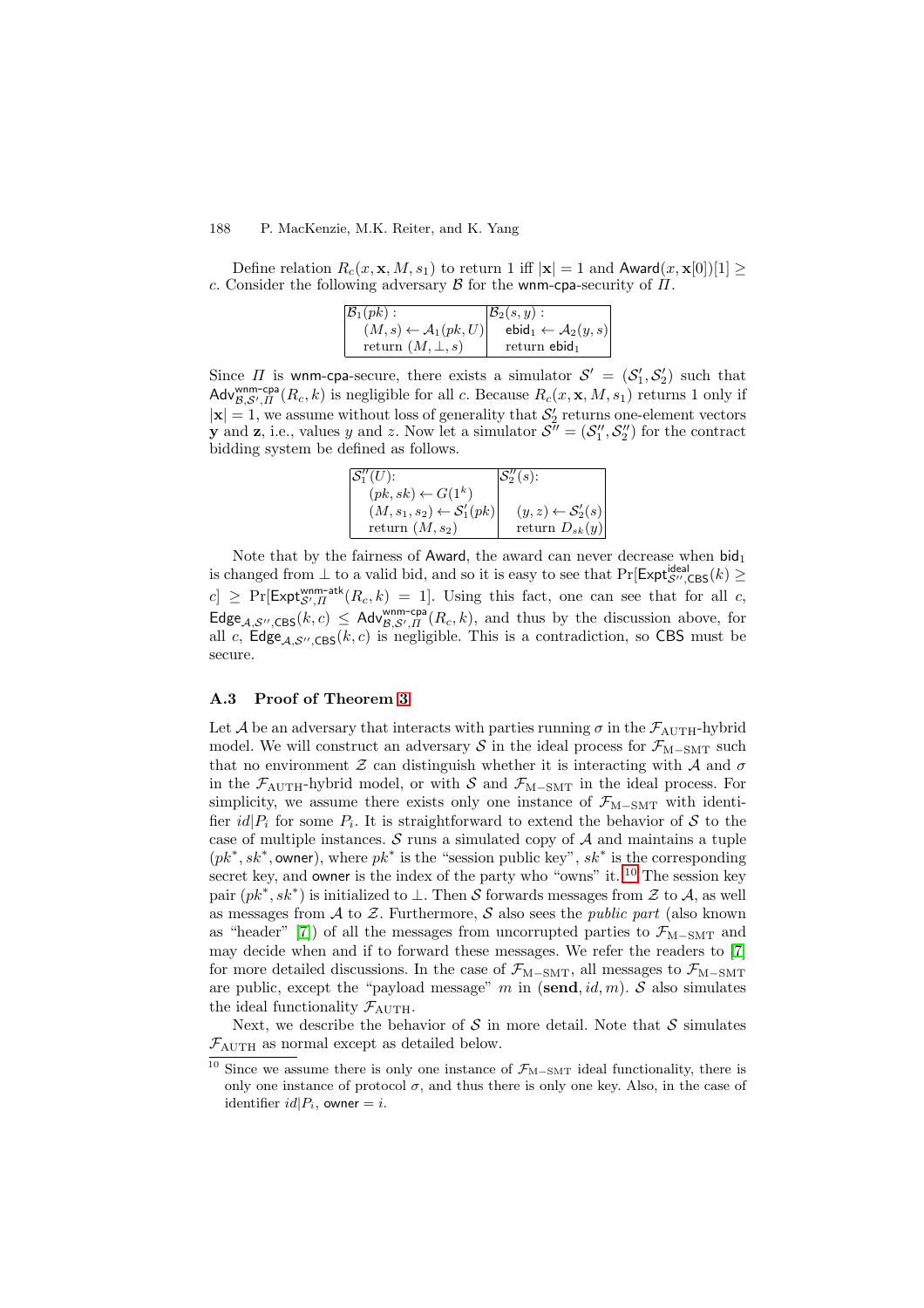- <span id="page-18-0"></span>**Simulating Communication with**  $\mathcal{Z}$ **:** S directly forwards any messages between  $\mathcal Z$  and  $\mathcal A$ .
- **Key Generation:** If  $P_i$  is uncorrupted and S sees a message (**receiver**,  $id|P_i$ ) from  $P_i$  to  $\mathcal{F}_{M-SMT}$ , S forwards this message to  $\mathcal{F}_{M-SMT}$ . If  $pk^* \neq$ ⊥ it does nothing else. Otherwise S generates  $(pk, sk) \leftarrow G(1<sup>k</sup>)$ , sets  $(pk^*, sk^*) \leftarrow (pk, sk)$ , and owner  $\leftarrow i$ , and simulates  $\mathcal{F}_{\text{AUTH}}$  to send (key,  $id|P_i, pk$ ) to all other parties.

If  $P_i$  is corrupted and S sees  $P_i$  send a message (key,  $id|P_i, pk$ ) to  $\mathcal{F}_{\text{AUTH}}$ , S simulates  $\mathcal{F}_{\text{AUTH}}$ . Furthermore, if  $pk^* = \perp$  and  $pk \neq \perp$ , then S sends message (**receiver**, *id*) to  $\mathcal{F}_{M-SMT}$  on behalf of  $P_i$  and sets owner  $\leftarrow i$  and  $(pk^*, sk^*) \leftarrow (pk, ?)$ . Here " $sk^* = ?$ " indicates that S does not know the corresponding secret key.

- **Delivery of the public key:** When  $\mathcal A$  delivers a message  $(P_i, P_j,$  (key,  $id(P_i, pk)$  from  $\mathcal{F}_{\text{AUTH}}$  to an uncorrupted party  $P_j$  that has not received such a message previously, S records the tuple  $(P_i, (P_i, pk))$  and delivers (**receiver**,  $id|P_i, P_i$ ) from  $\mathcal{F}_{M-SMT}$  to  $P_i$ .
- **Message transfer from an uncorrupted party:** If  $S$  sees an uncorrupted party  $P_j$  send a message (**send**,  $id|P_i$ , –) to  $\mathcal{F}_{M-SMT}$ , where "-" indicates the "private" part of the message that  $S$  does not see, and if  $S$  has stored a tuple  $(P_i, (P_j, pk'))$ , S does the following. First S forwards the **send** message to  $\mathcal{F}_{M-SMT}$ , and receives the length  $\ell$ . Next, if  $P_i$  is corrupted, then  $\mathcal S$  receives the message  $(id, m, P_i)$  from  $\mathcal{F}_{M-SMT}$  to the ideal  $P_i$ , sets  $c \leftarrow E_{pk'}(m, P_i)$ . If  $P_i$  is uncorrupted, then S sets  $c \leftarrow E_{pk^*}(0^l, P_i)$ . Finally, S simulates  $\mathcal{F}_{\text{AUTH}}$ to send  $(id|P_i, c)$  to  $P_i$ .
- **Message transfer from a corrupted party:** If S sees a corrupted party  $P_j$ (controlled by A) send message  $(id|P_i, c)$  to  $P_i$  through  $\mathcal{F}_{\text{AUTH}}$ , we may assume that  $P_i$  is uncorrupted, since otherwise S does not need to do anything. In this case, S sets  $m \leftarrow D_{sk^*}(c, P_i)$  and if  $m \neq \perp$ , sends message (**send**, id, m) to  $\mathcal{F}_{M-SMT}$ , forwarding the message  $(id, P_i, m)$  to the ideal  $P_i$ when A forwards the corresponding message to  $P_i$  from  $\mathcal{F}_{\text{AUTH}}$ .

Now we show that if any  $\mathcal Z$  can distinguish whether it is interacting with  $\mathcal A$ and  $\sigma$  in the  $\mathcal{F}_{\text{AUTH}}$ -hybrid model, or with S and  $\mathcal{F}_{\text{M-SMT}}$  in the ideal process, then this can be used to construct an adversary  $\mathcal{B} = (\mathcal{B}_1, \mathcal{B}_2)$  that breaks the tind-cca2-security of  $\Pi$ .

Intuitively, this is true because the only possible difference between the ideal process and the real world is in the case when an uncorrupted party  $P_i$  sends a message  $m$  to another uncorrupted party  $P_i$ . In the real world, an encryption of m is sent through  $\mathcal{F}_{\text{AUTH}}$ ; in the ideal process, S simulates this message using a encryption of  $0^{\ell}$ , since S does not know m. Notice that the tag for this encryption is always  $P_j$ , the identity of an uncorrupted party. S also performs decryptions, but only for messages from corrupted parties. Therefore, S only decrypts messages with corrupted parties' identities as tags, and in particular, no ciphertexts with tag  $P_i$  are decrypted by S. Then, by the tind-cca2-security of  $\Pi$ , the simulation of  $S$  is indistinguishable from the real world.